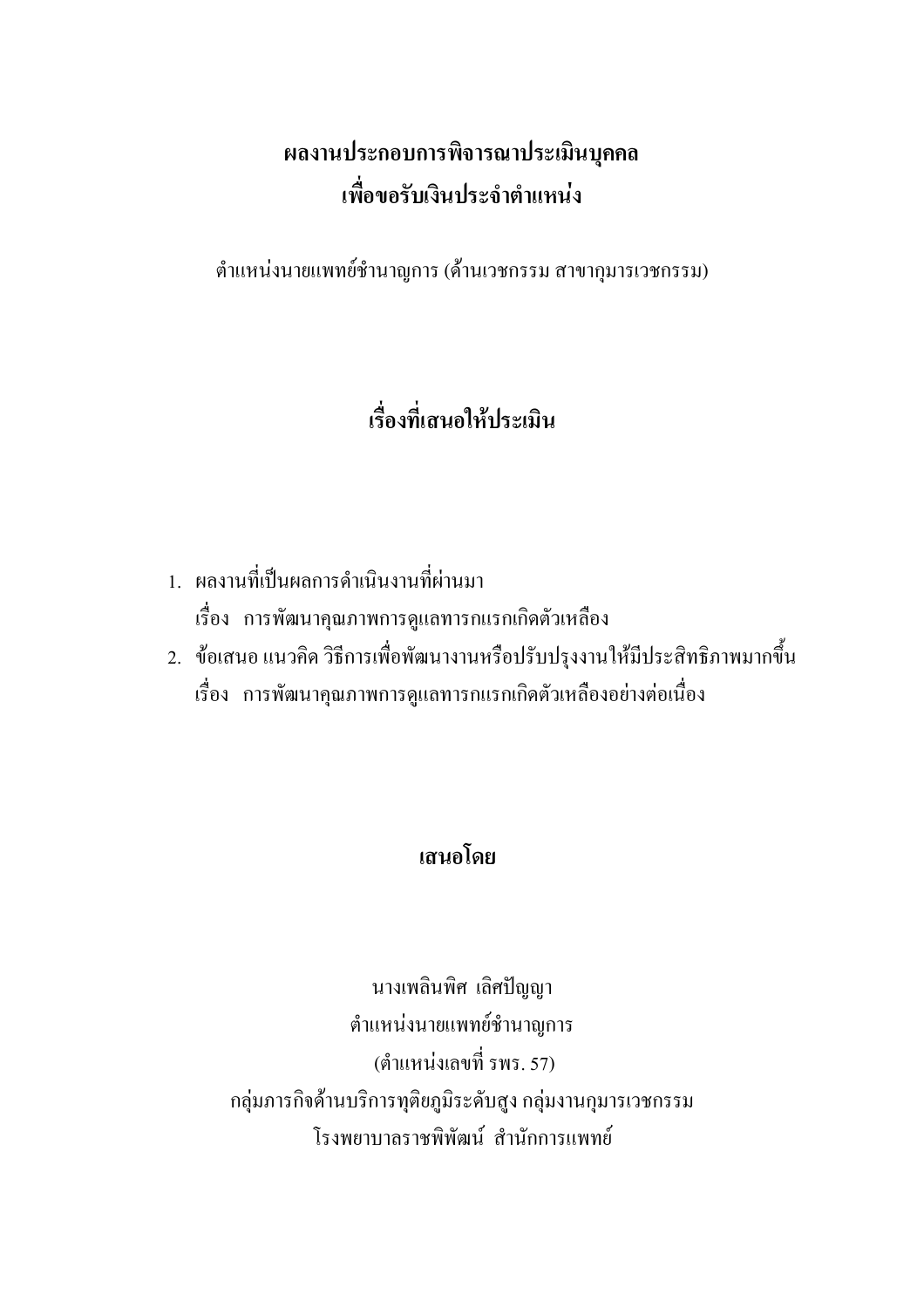# ผลงานที่เป็นผลการดำเนินงานที่ผ่านมา

- <mark>1. ชื่อผลงาน</mark> การพัฒนาคุณภาพการดูแลทารกแรกเกิดตัวเหลือง
- **2. ระยะเวลาที่ดำเนินการ** ตั้งแต่วันที่ 13 ตุลาคม 2552 ถึงวันที่ 31 พฤษภาคม 2554

#### 3. ความรู้ทางวิชาการหรือแนวคิดที่ใช้ในการดำเนินการ

ภาวะตัวเหลือง (Neonatal jaundice) เป็นภาวะที่พบใค้บ่อยในทารกแรกเกิดโคยเฉพาะชาวเอเชีย ในประเทศไทยพบได้บ่อยถึง 11 ต่อ 1,000 ราย ทารกแรกเกิดมีชีพ<sup>เ</sup> ซึ่งถือเป็นอัตราที่สูงมากเมื่อเทียบกับชนชาติ อื่น แม้ว่าทารกส่วนใหญ่เป็นทารกปกติดี แต่ภาวะตัวเหลืองในทารกแรกเกิดสร้างความวิตกกังวลให้ผู้บริบาล ทารกและบิดามารดา เนื่องจากบิลิรูบินมีผลต่อสมอง ระบบประสาท และพัฒนาการเกิดอาการสมองพิการ (Kernicterus) ดังนั้นเราจึงต้องเฝ้าระวังเพื่อไม่ให้ระดับบิลิรูบินสูงเกินปกติ <u>เมตาบอลิสมของบิลิรูบิน</u>

บิลิรูบินมี 2 ชนิด คือ unconjugated หรือ Indirect bilirubin ซึ่งมีพิษต่อเนื้อสมอง และ conjugated หรือ Indirect bilirubin ใม่เป็นพิษต่อเนื้อสมอง อันตรายของภาวะตัวเหลือง จึงเกิดจากสาร Indirect bilirubin ที่ สูงขึ้น กลไกสำคัญที่ทำให้ทารกแรกเกิดตัวเหลืองเกิดจากการที่บิลิรูบินถูกเปลี่ยนเป็น Direct bilirubin และถูกขับ ออกทางลำไส้ได้ช้ากว่าปกติ หรือมีการสร้างบิลิรูบินมากเกินปกติ

บิลิรูบินเกิดจากการสลายตัว heme ซึ่งประมาณร้อยละ 75 ได้จากเม็ดเลือดแดงที่แยกสลายเมื่อ แก่ตัวลง อีกร้อยละ 25 ใด้จากการทำลายของสารอื่น ๆ หลังจากนั้น heme oxygenase (HO) จะเปลี่ยนเป็น heme protoporphyrin ให้ได้ biliverdin (Fe + Co) แล้ว biliverdin reductase จะเปลี่ยน biliverdin เป็น unconjugated bilirubin ซึ่งละลายใด้ดีในไขมัน และเป็นอันตรายต่อเนื้อสมองทำให้เกิดสมองพิการ (Kernictens) ใด้

แต่ในภาวะปกติ unconjugated bilirubin จะจับตัวกับอัลบูมินอยู่ในกระแสเลือดและไม่เป็นพิษ ต่อเซลล์สมอง การสลายของ hemoglobin 1 กรัมจะก่อให้เกิดสาร bilirubin 35 มก. บิลิรูบินที่จับตัวกับอัลบูมินใน กระแสเลือดจะถูกโปรตีน Y และ Z (ligandin) ในเซลล์ตับดึงบิลิรูบินเข้าเซลล์ตับ และถูกเปลี่ยนเป็น conjugate bilirubin โดยอาศัยเอนใซม์ UDP-glucuronyl transferase ใด้ bilirubin glucoronide สามารถละลายน้ำได้ แล้วจึง ถูกขับออกทางท่อน้ำดีเข้าสู่ลำใส้ ถูกเปลี่ยนให้เป็น urobilinogen และ stercobilinogen โดยแบคทีเรียในลำใส้ขับ ออกทางอุจจาระเป็นส่วนใหญ่ ส่วนน้อย คือ urobilinogen ถูกขับออกทางปัสสาวะ บางส่วนถูกเปลี่ยนกลับเป็น unconjugated bilirubin ใหม่ โดยเอม ไซน์  $\beta$  – glucoronidase ในลำ ไส้วนเวียนย้อนเข้าสู่กระแสเลือดและเซลล์ตับ อีกครั้ง เรียกเส้นทางนี้ว่า enterohepatic circulation ซึ่งเป็นสาเหตุสำคัญที่ทำให้ตัวเหลืองมากขึ้น ในเด็กที่ถ่ายขี้เทา ช้า เริ่มกินนมช้า หรือลำไส้อุคตัน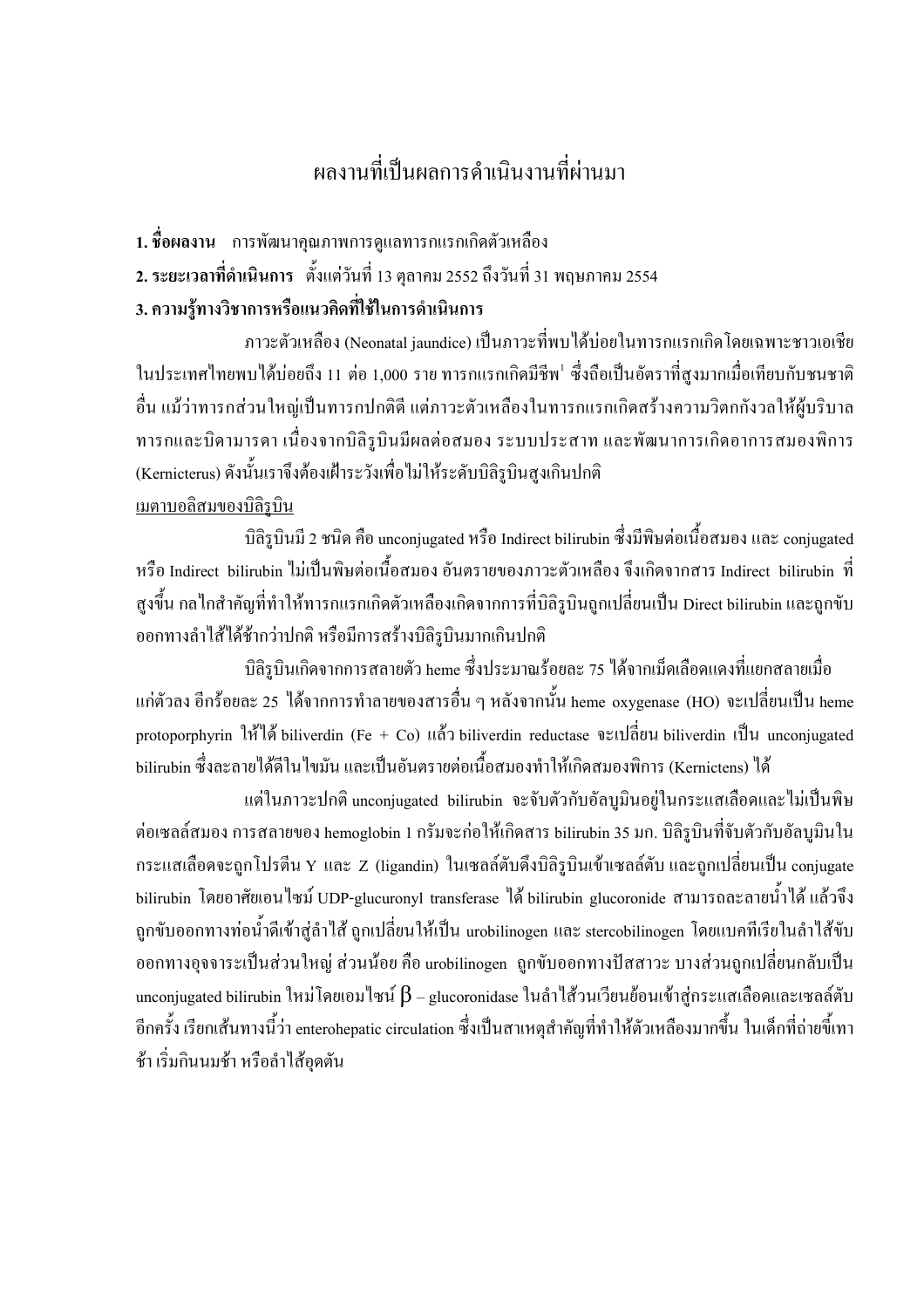<u>ภาวะตัวเหลืองในสรีรภาพ (Physiologic jaundice)</u>

กือภาวะตัวเหลืองในทารกปกติใม่จำเป็นต้องให้การรักษา ยกเว้นทารกเกิดก่อนกำหนด ซึ่งมักจะ มือาการป่วยร่วมด้วยและสารบิลิรูบินเข้าสมองได้ง่ายกว่าทารกครบกำหนด เนื่องจาก blood brain barrier ของ ทารกเกิดก่อนกำหนดยังไม่สมบูรณ์เชื่อว่าสาเหตุทำให้ทารกปกติตัวเหลืองมีดังนี้

1. ทารกแรกเกิดสร้างบิลิรูบินมากกว่าผู้ใหญ่หรือเด็กโตถึง 2 เท่า เนื่องจากอายุเม็ดเลือดแดงของทารก สั้นกว่าผู้ใหญ่ (90 วัน แทนที่จะเป็น 120 วัน อย่างในผู้ใหญ่) และถ้า ductus venosus ยังเปิดอยู่เลือดจาก portal vein บางส่วนจะลัดเข้า inferior vena cava ทำให้เลือดไปเลี้ยงตับลดลงบิลิรูบินกี้ถูกเปลี่ยนเป็น conjugated bilirubin น้อยลงด้วย

2. ตับยังไม่เจริญเต็มที่ ยังมีโปรตีน Y และ Z และเอนไซม์ UDP-glucuronyl transferse น้อย

3. มี enteroheptic circulation ของบิลิรูบิน จึงมีส่วนช่วยให้เด็กตัวเหลืองมากขึ้น

<u>ภาวะตัวเหลืองจากพยาธิสภาพ (Pathologic jaundice)</u>

กืือภาวะตัวเหลืองมากผิดปกติ มีสาเหตุดังนี้

- 1. สร้างบิลิรูบินมากผิดปกติ พบได้ในภาวะต่อไปนี้
	- 1.1 โรคเม็ดเลือดแดงแตกสลายจากปฏิกิริยาระหว่างแอนตีบอดี้ต่อต้านเม็ดเลือดแดงลูกที่มารดาสร้าง ขึ้นกับเม็ดเลือดแดงถูก (Isoimmune hemolytic disease of the newborn, HDN) เช่น Rh, ABO ! minor blood group incompatibility
	- 1.2 เมื่ดเลือดแดงผิดปกติแต่กำเนิด เช่น hereditary spherocytosis หรือ elliptocytosis
	- 1.3 ภาวะเลือดข้น (polycythemia)
	- 1.4 เอน ใซม์ในเม็ดเลือดแดงพร่อง เช่น G6PD deficiency หรือ pyruvate kinase deficiency
	- 1.5 มีเลือดคั่ง เช่น cephalhematoma, skin ecchymosis เลือดออกในทางเดินอาหาร หรือ เลือดออกใน อวัยวะภายใน (internal hemorrhage)
	- 1.6 ผลกระทบจากยา <sub>oxytocin</sub> ที่มารดาใด้รับเพื่อช่วยเร่งการคลอด ซึ่งสามารถทำให้เม็ดเลือดแดง ่ ของทารกแตกง่ายขึ้น
- 2. ตับเปลี่ยนบิลิรูบินเป็นชนิด conjugated bilirubin ไม่ได้ดี เช่น
	- 2.1 โรค Cigler-Najjor syndrome เนื่องจากขาดเอนใซม์ UDP-glucuronyl transferase เป็นโรค ึกรรมพันธ์พบในทารกชาวอาหรับ
	- 2.2 Galactosemia
	- 2.3 Hypothyroidism
	- 2.4 ใด้รับยาหรือฮอร์โมนบางอย่างที่ขัดขวางการ conjugation เช่นยา novobiocin, สาร pregnanadial ! non-esterified fatty acid
- 3. การขับถ่ายบิลิรูบินไม่เป็นไปตามปกติ เช่น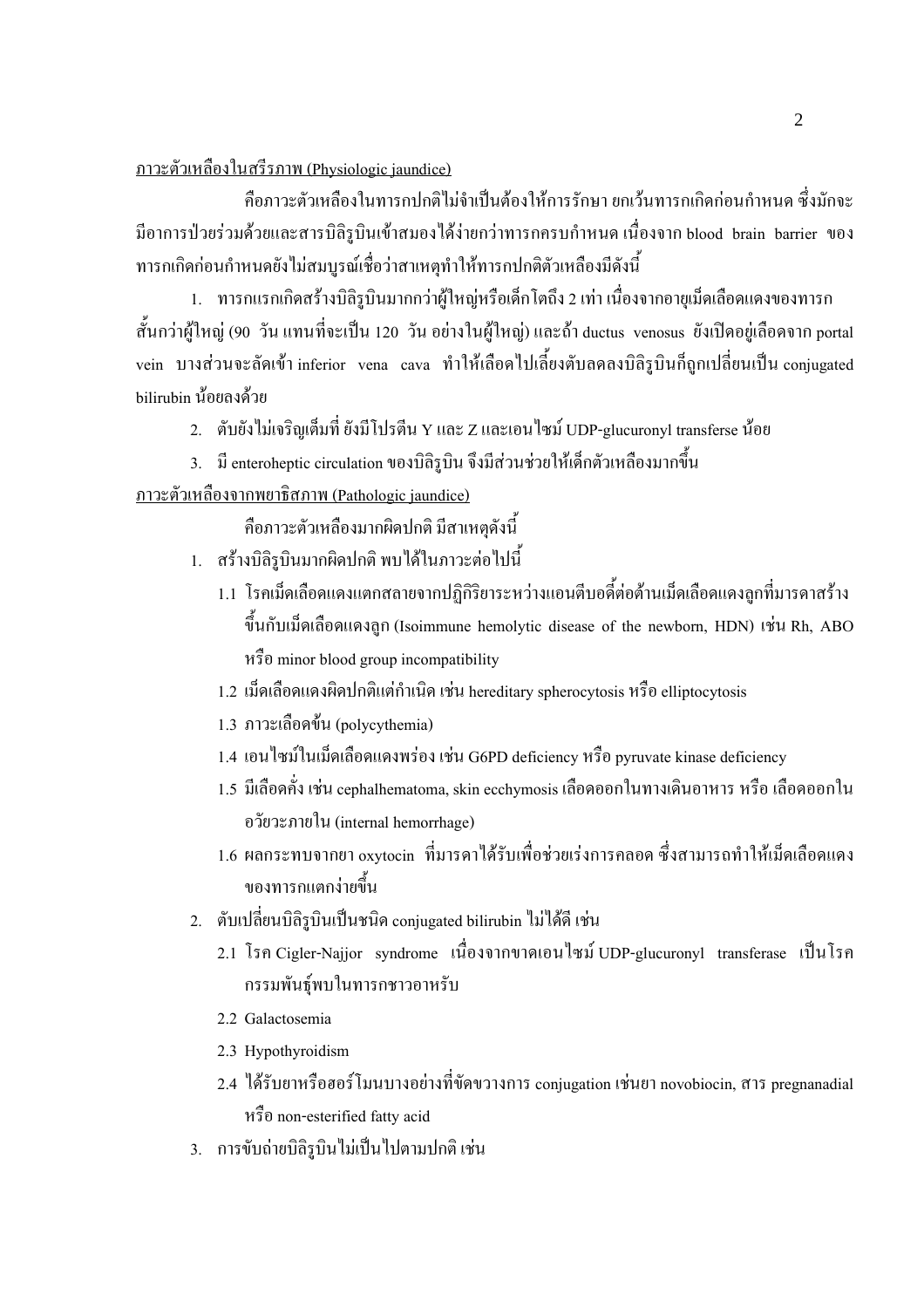3.1 ท่อน้ำคือคตันภายในหรือภายนอกตับ เช่น biliary atresia หรือตับอักเสบ

- 3.2 ถ้าไส้้อุดตัน เช่น Pyloric stenosis, duodenal atresia
- 4. มีการสร้างบิลิรูบินมากและขับออกได้น้อย เช่น
	- 4.1 มีการติดเชื้อ (neonatal sepsis)
	- 4.2 โรคติดเชื้อในครรภ์ (intrauterine infection)
	- 4.3 Idiopathic respiratory distress syndrome

หลักเกณฑ์ที่ใช้แยก pathologic jaundice จาก physiologic jaundice โดยเด็กที่เหลืองแบบมี พยาธิสภาพจะมีลักษณะคังนี้

- 1. ระดับบิลิรูบินในเลือดจากสายสะดือสูงเกิน 3 มก./ดล.
- 2. สังเกตเห็นเหลือง (ระดับบิลิรูบิน > 5-7 มก./คล.) ภายในอายุ 24 ชั่วโมงแรก
- 3. ระดับบิลิรูบินสูงขึ้นเกิน 5 มก./ดล./ 24 ชั่วโมง
- 4. ค่าบิลิรูบินสูงเกิน 12 มก./คล. ในทารกเกิดครบกำหนดและเกิน 15 มก./คล. ในทารกเกิดก่อนกำหนด
- 5. ค่ำ conjugated หรืือ direct bilirubin เกิน 1 มก./คล.
- 6. ตัวเหลืองนานเกิน 1 สัปดาห์ ในทารกเกิดครบกำหนดหรือเกิน 2 สัปดาห์ในทารกเกิดก่อนกำหนด
- 7. มีความผิดปกติอย่างอื่นร่วมด้วย เช่น ดูดนมไม่ดี ตับและม้ามโต กระวนกระวาย ซึม หรือมีภาวะเลือด เป็นกรด

#### Kernicterus

คือภาวะที่สารบิลิรูบิน (indirect หรือ uncojugated bilirubin) เข้าสมองไปย้อมติดเซลล์สมอง เกิดเป็นพิษ ต่อเนื้อสมอง อาจเรียกว่า bilirubin encephalopathy เนื้อสมองส่วนนั้น ๆ จะเสียไปอย่างถาวร (neuronal necrosis) -มักเกิดขึ้นที่บริเวณก้านสมอง cerebellum, basal ganglion และ hippocampus เกิดขึ้นเนื่องจากสารบิลิรูบินนี้มีมาก เกินปริมาณอัลบูมิน ในเลือคที่จะจับค้วยทำให้บิลิรูบินนี้อยู่อย่างอิสระในกระแสเลือคและชอบจับกับเนื้อเยื่อที่มี ไขมันเป็นส่วนประกอบ เช่น เนื้อสมอง เพราะสารบิลิรูบินนี้ละลายได้ดีในไขมัน อาการที่เกิดขึ้นมักจะเห็นได้ เมื่อ อายุวันที่ 3-4 ได้แก่ ซึมไม่ดูคนม อาเจียน ร้องเสียงแหลม ไม่มีแรง Moro reflex เสียไป ใน 2-3 วันแรก มักจะ เสียชีวิตหรือศีรษะแอ่นไปข้างหลังร้องเสียงแหลม (high pitched cry) มีไข้เกิดจากสมองส่วนที่ควบคุมอุณหภูมิ ร่างกาย (hypothalamus) ถูกกระทบกระเทือน ในระยะสุดท้ายมักเป็นเวลา 1 สัปดาห์ ต่อมาอาการกล้ามเนื้อเกร็ง (hypertonia) จะก่อย ๆ ลดน้อยลงกลายเป็นกล้ามเนื้ออ่อนแรง เกิดอาการที่เรียกว่า post-icteric encephalopathy ปัจจัยที่มีอิทธิพลต่อการเกิด kernicterus ใด้แก่

1. ระดับบิลิรูบินจากรายงานต่าง ๆ พบว่า kernicterus มักเกิดขึ้น เมื่อระดับบิลิรูบินสูงเกิน 20 - 25 มก./คล. ขึ้นไปในทารกเกิดก่อนกำหนดอาจเกิด kernicterus ได้ แม้จะมีระดับบิลิรูบินต่ำกว่านี้และ เด็กครบกำหนดที่ไม่มี hemolysis อาจทนต่อระดับบิลิรูบินได้สูงกว่านี้จึงใช้ค่าบิลิรูบินอย่างเดียว ิ กาดคะเนอันตรายของการเกิด kernicterus ไม่ได้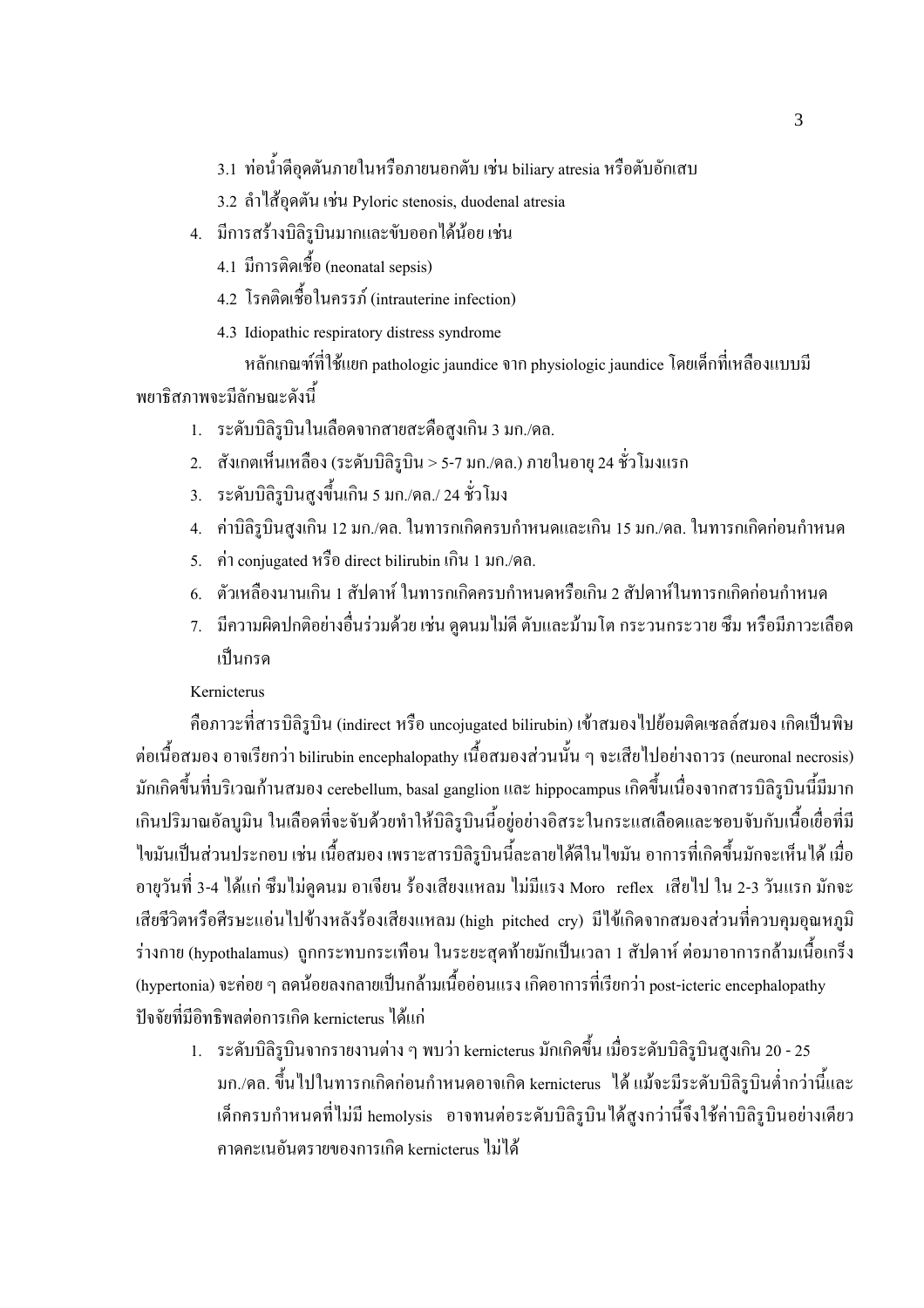- 2. อัตราบิลิรูบินจับกับอัลบูมินในภาวะปกติอัลบูมิน 1 โมเลกุลจะจับกับบิลิรูบิน 1 โมเลกุลอย่าง เหนียวแน่น ดังนั้นถ้ามีอัลบูมิน 1 กรัม/ดล.ในเลือดจะจับบิลิรูบินได้ประมาณ 8.5 มก./ดล. แต่ ทารกแรกเกิดปกติ อัลบูมินในเลือดสามารถจับกับบิลิรูบินได้เพียงร้อยละ 50-90 และถ้าเด็กป่วย หรือเกิดก่อนกำหนดจะขิ่งจับบิลิรบินได้น้อยกว่านี้ ดังนั้นภาวะอัลบมินต่ำในเลือด จึงทำให้เด็ก ี่ ยิ่งเสี่ยงต่อการเกิด kernicterus แม้ระดับบิลิรูบินในเลือดจะไม่สูงมาก การรักษาประกอบด้วย
	- 1. การใช้แสงบำบัด (phototherapy)
	- 2. การเปลี่ยนถ่ายเลือด (Exchange transfusion)

## 4. สรุปสาระสำคัญของเรื่องและขั้นตอนการดำเนินการ

้เนื่องจากปัญหาและข้อจำกัดของจำนวนเตียงและภาวะเศรษฐกิจในปัจจุบันทำให้ทารกแรกเกิด และมารดาถูกจำหน่ายออกจากโรงพยาบาลเร็วขึ้นหลังคลอด การตระหนักในปัญหาภาวะตัวเหลืองในทารก ี แรกเกิดลดลง ปัญหาการให้นมแม่ไม่ถูกวิธี การวินิจฉัยและการรักษาภาวะตัวเหลืองในทารกแรกเกิดที่ไม่ เหมาะสม<sup>(3,4)</sup> ทำให้มีรายงานทารกแรกเกิดที่มีภาวะ kernictens ในปัจจบันเพิ่มขึ้น จากสถิติโรงพยาบาล ราชพิพัฒน์ ในปี 2551 พบภาวะทารกแรกเกิดตัวเหลือง ร้อยละ 32 จากทารกเกิดมีชีพทั้งหมด 1,383 รายทารก แรกเกิดเจาะเลือดครั้งแรก ค่า บิลิรูบิน  $\geq$  18 มก./คล. = 2.72 % และ readmit ค่า บิลิรูบิน  $\,\geq$  20 มก./คล. <u>จำนวน 3 ราย คิดเป็น 0.21 %</u>

จึงจำเป็นต้องมีแนวทางการดูแลทารกแรกเกิดตัวเหลืองให้มีมาตรฐานคุณภาพของการ บริการของโรงพยาบาล เพื่อให้สามารถวินิจฉัยได้เร็ว ให้การดูแลรักษาที่มีประสิทธิภาพและมีการติดตาม ผู้ป่วยกลุ่มเสี่ยง เพื่อป้องกันภาวะสมองพิการ ไม่ให้เกิดเป็นภาระแก่ครอบครัวและสังคม ตลอดจนสูญเสีย ค่าใช้จ่ายในการคแลผ้ป่วยเพิ่มขึ้น

<u>ขั้นตอนการคำเนินการ</u> การพัฒนาคุณภาพการคูแลทารกแรกเกิดตัวเหลือง

- 1. วิธีการได้มาซึ่งปัญหาโดยการใช้กิจกรรมทบทวนโดย
	- 1.1 ทบทวนจากเวชระเบียน ในปี พ.ศ. 2550 2552 ที่ readmit ด้วยภาวะตัวเหลือง
	- 1.2 ทบทวนกระบวนการดูแลผู้ป่วยทารกแรกเกิดตัวเหลือง
- 2. การจัดตั้งทีม/ทีมสหสาขาวิชาชีพ การวางแผนปฏิบัติการเก็บข้อมูลและศึกษาปัญหา
	- 2.1 จัดตั้งทีมสหสาขาประกอบด้วย กุมารแพทย์ สูติแพทย์ แพทย์เวชปฏิบัติทั่วไป พยาบาลหอผู้ป่วยหลังคลอด ห้องคลอด หอผู้ป่วยพิเศษ หอผู้ป่วยสามัญหญิง แผนก ผู้ป่วยนอก
	- 2.2 ประชุมเชิงวิชาการ ให้ความรู้เกี่ยวกับทารกแรกเกิดตัวเหลืองและแนวทางการรักษา
- 3. กำหนดแนวทางการดูแลทารกแรกเกิดตัวเหลืองในโรงพยาบาลราชพิพัฒน์ โดยเริ่มใช้ตั้งแต่ เคือนตุลาคม พ.ศ. 2552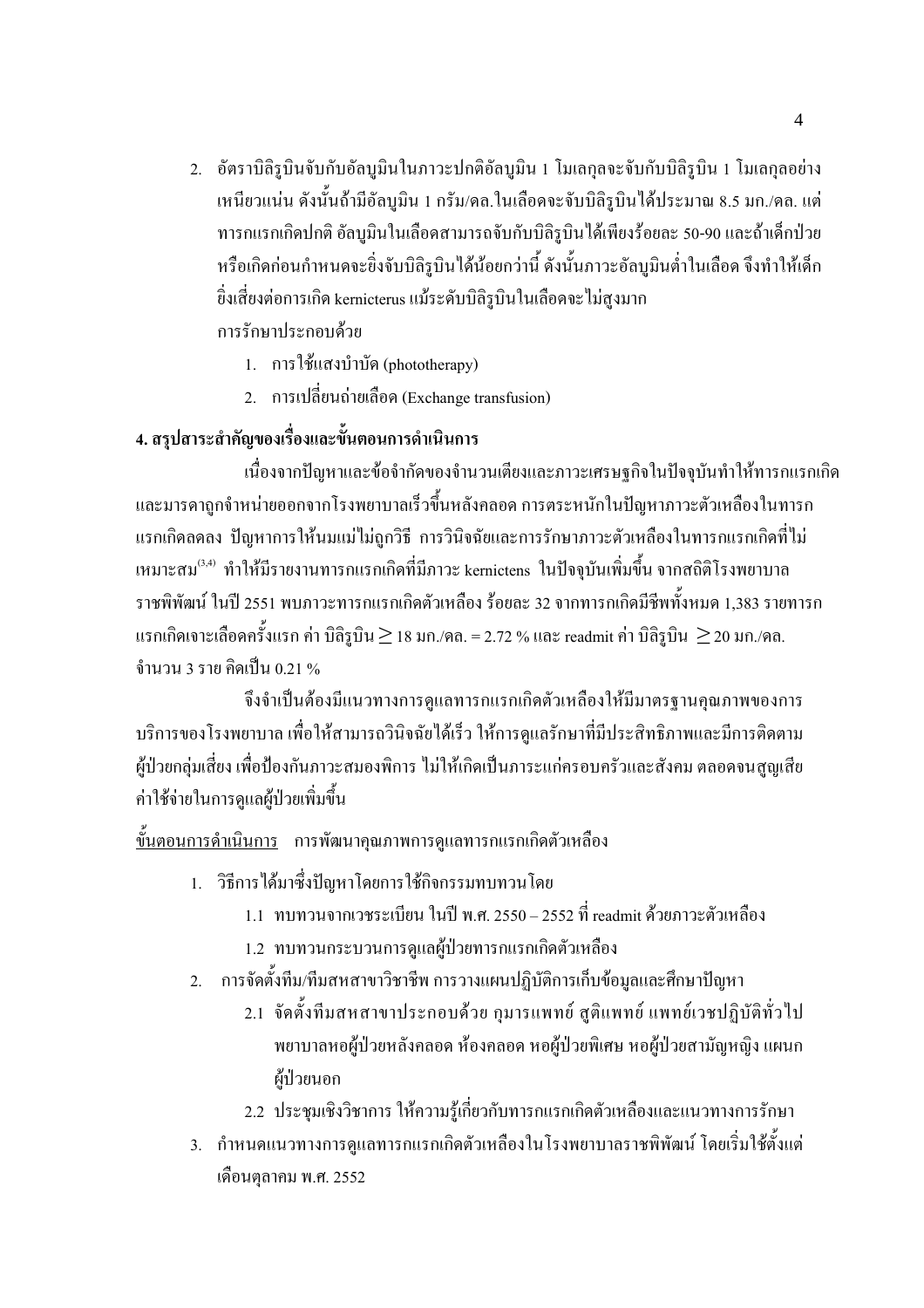4. ผู้รับผิดชอบติดตามงาน

คณะกรรมการพัฒนาคุณภาพบริการสูติกรรมและกุมารเวชกรรม

## 5. ผ้ร่วมดำเนินงาน

 $\mathbf{u}^{\mathbf{u}}$   $\mathbf{u}$   $\mathbf{u}$   $\mathbf{v}$ 

## 6. ส่วนของงานที่ผู้เสนอเป็นผู้ปฏิบัติ

ิภาวะตัวเหลือง (Hyperbilirubinemia) เป็นภาวะที่พบได้บ่อยในทารก หากไม่รับการวินิจฉัยและการรักษาที่ ิถกต้องจะทำให้ทารกมีระดับสารเหลืองมากขึ้นจนมีโอกาสเสี่ยงต่อการเกิด Kernicterus ได้ การวินิจฉัยที่รวดเร็ว และการให้การรักษาที่เหมาะสมจะช่วยลดโอกาสเกิดภาวะ Kernicterus รวมถึงผลแทรกซ้อนทั้งระยะสั้นและยาวลง ได้มาก

ในปัจจุบันโรงพยาบาลราชพิพัฒน์ มีวิธีการตรวจระดับบิลิรูบินที่แม่นยำ รวมถึงมีการส่องไฟ (Phototherapy) เพื่อรักษาภาวะตัวเหลือง แต่อย่างไรก็ตามยังมีผู้ป่วยทารกแรกเกิดส่วนหนึ่งที่มีระดับบิลิรูบินสูงมาก ึ่งนถึงเกณฑ์ด้องใด้รับการรักษาโดยการเปลี่ยนถ่ายเลือด และมีผู้ป่วยบางส่วนต้องกลับเข้ารับการรักษาใน โรงพยาบาลด้วยเรื่องตัวเหลืองซึ่งมีระดับบิลิรูบินสูงมากถึงเกณฑ์ที่ต้องได้รับการรักษาโดยการเปลี่ยนถ่ายเลือด ้เช่นกัน จึงต้องมีการทบทวนกระบวนการดูแลผู้ป่วยทารกแรกเกิดตัวเหลืองว่าเกิดจากปัจจัยใดบ้าง และนำไปสู่แนว ทางแก้ไข เพื่อพัฒนาคุณภาพการดูแลทารกแรกเกิดตัวเหลือง

## ขั้นต้อนการดำเนินการ

- 1. วิธีการใด้มาซึ่งปัญหาโดยการใช้กิจกรรมทบทวนโดยการใช้กิจกรรมทบทวนโดย
	- 1.1 ทบทวนจากเวชระเบียน ในปี พ.ศ. 2550 2552 ที่ readmit ด้วยภาวะตัวเหลืองจำนวน 8 ราย พบว่าไม่มีแนวทางปฏิบัติการดูแลทารกแรกเกิดตัวเหลืองเป็นมาตรฐานเดียวกันไม่แปลผลระดับ ้บิลิรูบินด้วยอายุหลังเกิดเป็นชั่วโมง ทารกถูกจำหน่ายพร้อมมารดาหลังคลอดเร็วและไม่มี <u>แนวทางการติดตามทารกกล่มเสี่ยง</u>
	- 1.2 ทบทวนกระบวนการดูแลผู้ป่วยทารกแรกเกิดตัวเหลืองพบว่าขาดการประเมินว่าทารกได้รับน้ำนม ้ เพียงพอหรือ ไม่ การส่องไฟยังไม่ได้ประสิทธิผลดีที่สุดตามมาตรฐาน ได้แก่ ขาดการดูแลทำความ ิสะอาดแผ่นพลาสติกกันหลอดไวให้ใสสะอาดก่อนใช้งาน เครื่องส่องไฟบางเครื่องอายุการใช้งาน หลอดไฟเกิน 2,000 ชั่วโมง บางครั้งมีการส่องไฟทารก 2 รายพร้อมกัน ซึ่งเกิดจากเครื่องส่องไฟ ไม่เพียงพอ และบิดามารดาขาดความตระหนักในปัญหาภาวะตัวเหลือง
- 2. จัดทำแนวทางการดูแลทารกแรกเกิดตัวเหลือง
- 3 ติดตามการดำเบินการตามแบวทาง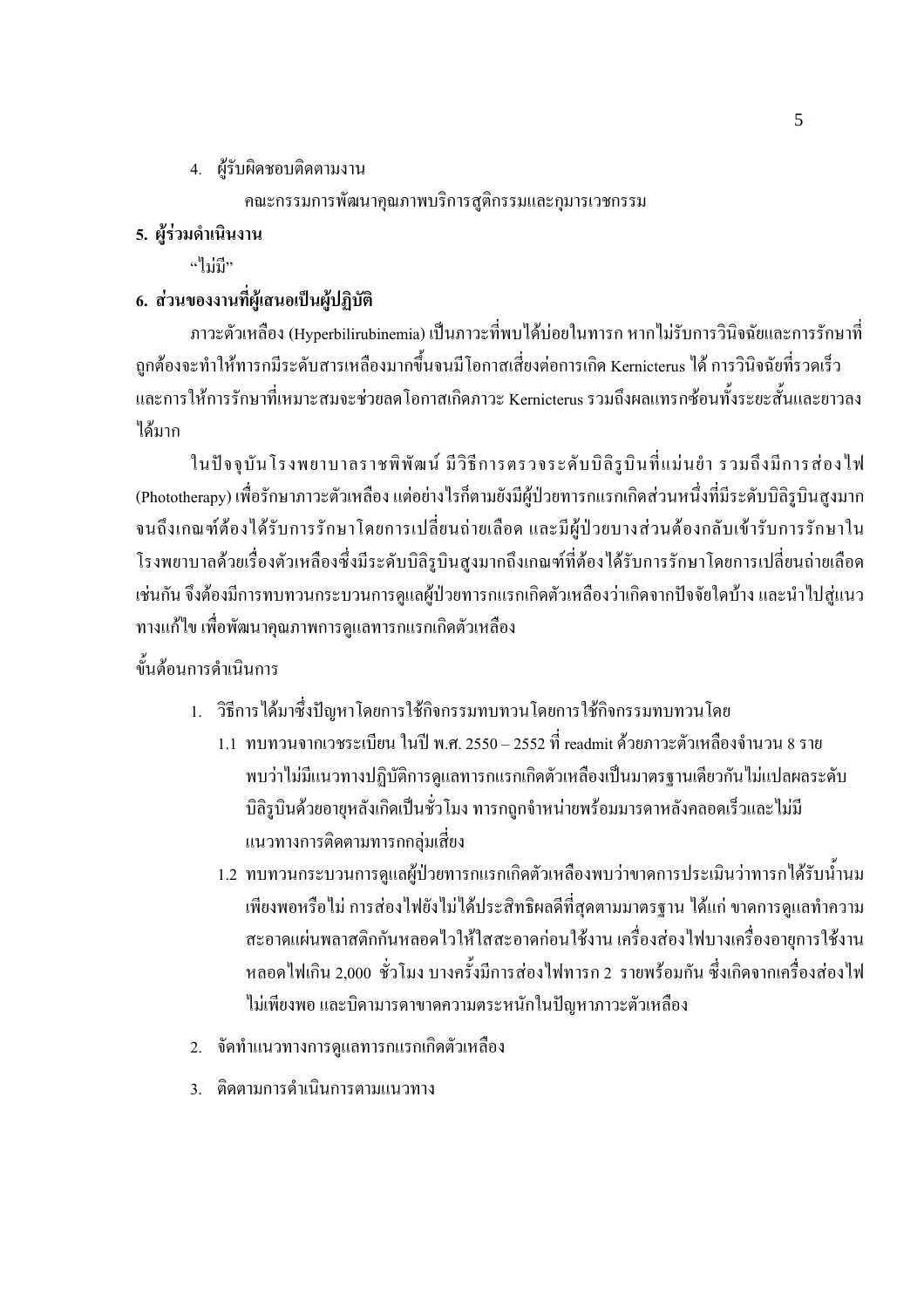#### 7. ผลสำเร็จของงาน

ทารกแรกเกิดทุกรายที่วินิจฉัยภาวะตัวเหลืองจะใด้รับการดูแลรักษาโดยการตรวจดูระดับบิลิรูบินใด้ เหมาะสมตามมาตรฐานที่กำหนดรวมถึงให้การรักษาด้วยการส่องไฟ (Phototherapy) ที่มีประสิทธิภาพ ซึ่งช่วยลด ระยะเวลาในการนอนโรงพยาบาล มีการเฝ้าระวังทารกกลุ่มที่มีความเสี่ยงสูงและมีการติดตามการรักษาได้อย่างมี ประสิทธิภาพ เพื่อป้องกันภาวะสมองพิการ (Kernicterus) "ไม่ให้เกิดเป็นภาระแก่ครอบครัวและสังคม ตลอดจน สูญเสียค่าใช้จ่ายในการดูแลผู้ป่วยเพิ่มขึ้น

| ตัวชี้วัด                                  | พ.ศ. 2552                     | พ.ศ. 2553        | พ.ศ. 2554                                                        |
|--------------------------------------------|-------------------------------|------------------|------------------------------------------------------------------|
|                                            | $(13 \n9.9.52 - 31 \n5.9.52)$ |                  | $(1 \text{ W}.\hat{P}.\hat{54} - 31 \text{ W}.\hat{P}.\hat{54})$ |
| ้อัตราทารกที่ตรวจค่า MB ครั้งแรก           | 2.72                          | 2.53             | 2.54                                                             |
| $>$ 15 มก./คล. (เป้าหมาย น้อยกว่าร้อยละ 2) |                               |                  |                                                                  |
| Blood exchange $($ เป้าหมาย $($ ราย $)$    | $\Omega$                      | $\boldsymbol{0}$ | $\theta$                                                         |
| Re – admit คั่วยภาวะ Hyperbilirubinemia    | 0.14                          | 0.07             | $\boldsymbol{0}$                                                 |
| ค่า MB $\geq$ 20 มก./คล.                   |                               |                  |                                                                  |
| ในทารกอายุ $\geq$ 4 วัน(เป้าหมาย ร้อยละ 0) |                               |                  |                                                                  |

ตาราง ผลการคำเนินงานพัฒนาคุณภาพการดูแลทารกแรกเกิดตัวเหลืองปี พ.ศ. 2552 – 2554

## ้<sup></sup> ประโยชน์ที่ได้รับ

- 1. มีแนวทางที่ชัดเจน สะดวกแก่แพทย์และพยาบาลผู้ดูแลสามารถให้การดูแลรักษาได้เหมาะสม ตามมาตรฐาน
- 2. วินิจฉัยและให้การรักษาได้อย่างรวดเร็ว ช่วยลดภาวะแทรกซ้อนได้
- 3. ให้การรักษาด้วยการส่องไฟ (Phototherapy) ที่มีประสิทธิภาพ
- 4. ลดระยะเวลาในการนอนในโรงพยาบาลและลดค่าใช้จ่ายในการรักษาพยาบาล
- 5. เฝ้าระวังทารกกลุ่มที่มีความเสี่ยงสูงและมีการติดตามการรักษาใด้อย่างมีประสิทธิภาพ

### 8. การนำไปใช้ประโยชน์

การกำหนดแนวทางการพัฒนาคุณภาพการดูแลทารกแรกเกิดตัวเหลืองในโรงพยาบาลราชพิพัฒน์ เป็นไปในแนวทางเดียวกัน และทำให้คุณภาพการดูแลผู้ป่วยมีประสิทธิภาพมากขึ้น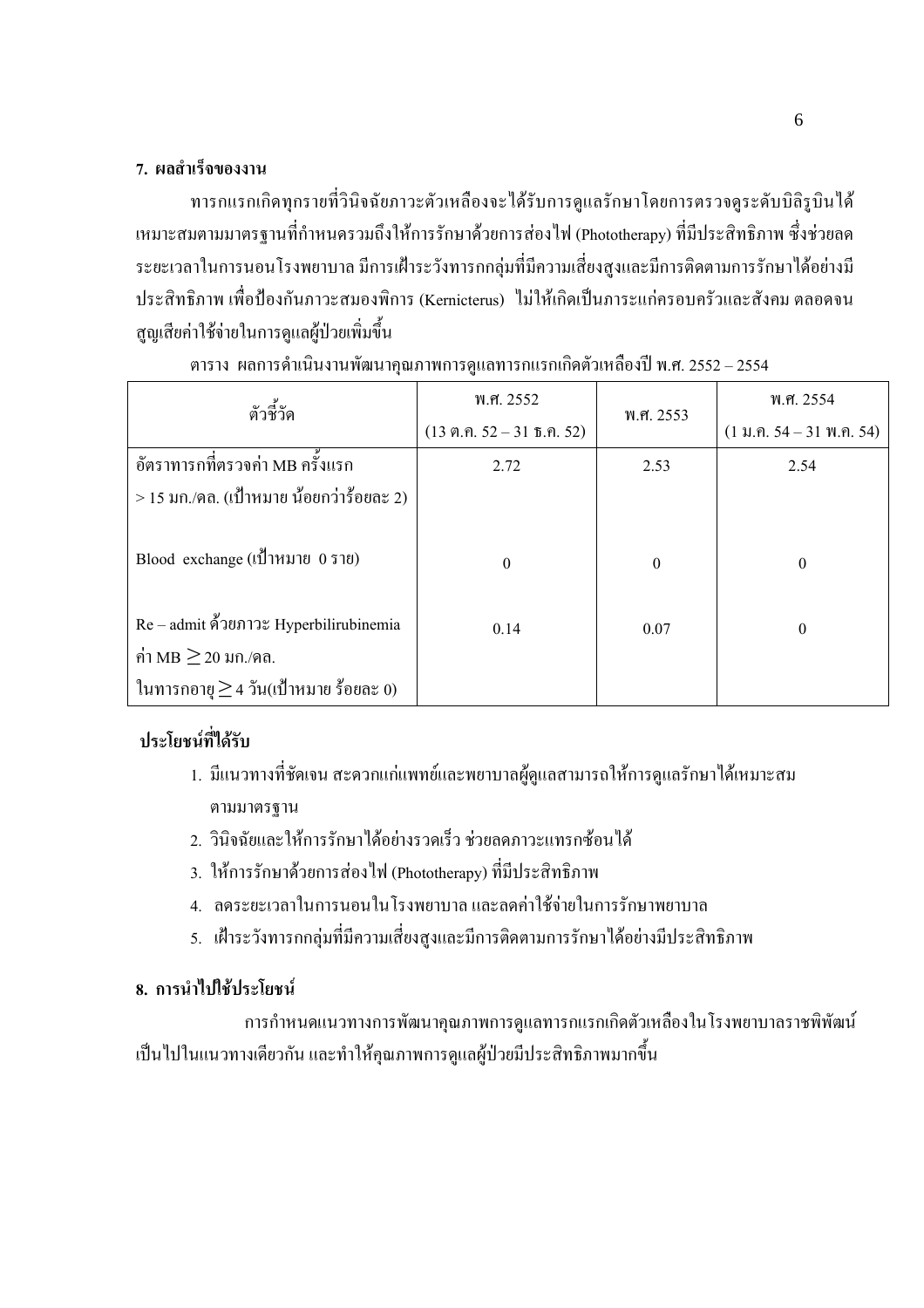#### 9. ความยุ่งยาก ปัญหา อุปสรรคในการดำเนินการ

ปัญหาเรื่องการประเมินภาวะตัวเหลืองในทารกแรกเกิด ทางคณะกรรมการ PCT สูติกรรม และ กุมารเวชกรรม โรงพยาบาลราชพิพัฒน์กำหนดให้ประเมินขณะทำการตรวจสัญญาณชีพ โดยการใช้นิ้วกดดูสีผิว ้ที่ใต้ผิวหนัง ทำในห้องที่มีแสงสว่างเพียงพอ อย่างไรก็ตามการคาดคะเนตัวเหลืองในทารกแรกเกิดด้วยตาเปล่า ้มีความคลาดเคลื่อนสูงมาก โดยขึ้นกับความชำนาญและประสบการณ์ของบุคลากร สภาพแวดล้อมแสงสว่างของ ี่ สถานที่ และสีผิวของทารก ทำให้อัตราการตรวจค่าบิลิรูบินครั้งแรก > 15 มก./คล. ยังคงมากกว่าร้อยละ 2

#### 10. ข้อเสนอแนะ

10.1 บุคลากรต้องเห็นความสำคัญในการปฏิบัติตามแนวทางการพัฒนาคุณภาพการดูแลทารก แรกเกิดตัวเหลือง

10.2 จัดซื้ออุปกรณ์ทางการแพทย์ที่ใช้วัดระดับบิลิรูบินทางผิวหนัง (transcutaneous bilirubinometry) ้เพื่อตรวจคัดกรองภาวะตัวเหลืองทำได้อย่างรวดเร็ว และไม่เกิดความเจ็บปวดแก่ทารก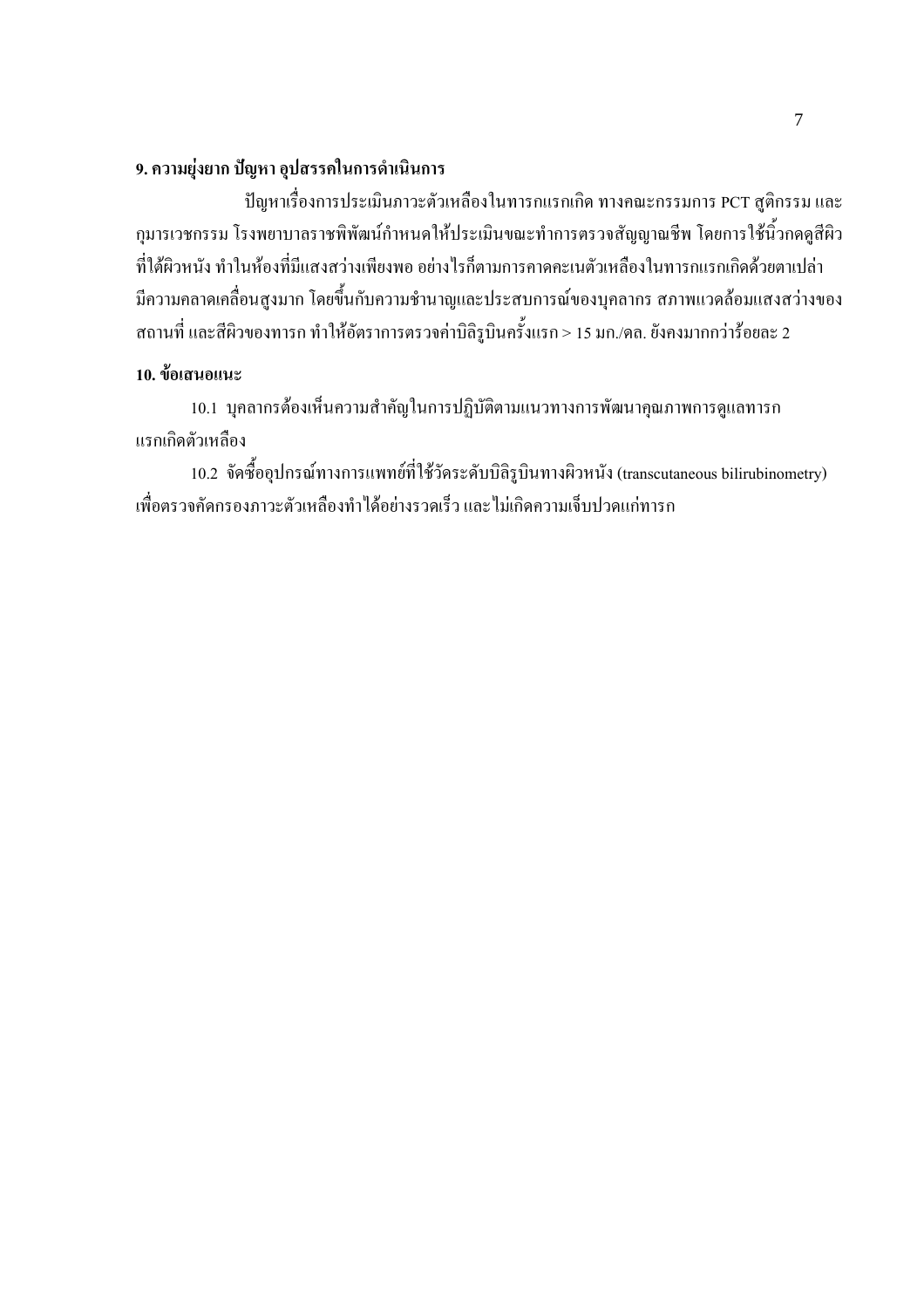ขอรับรองว่าผลงานดังกล่าวข้างต้นเป็นความจริงทุกประการ

(นางเพลินพิศ เลิศปัญญา)

ผู้ขอรับการประเมิน

ใค้ตรวจสอบแล้วขอรับรองว่าผลงานคังกล่าวข้างต้นถูกต้องตรงกับความจริงทุกประการ

| (นางกัณฐาภรณ์ สุรเบญจวงศ์)        | (นางคลยา สุขสมปอง)                                                                            |
|-----------------------------------|-----------------------------------------------------------------------------------------------|
|                                   | (ตำแหน่ง) รองผู้อำนวยการโรงพยาบาล ฝ่ายการแพทย์       (ตำแหน่ง) ผู้อำนวยการโรงพยาบาลราชพิพัฒน์ |
| โรงพยาบาลราชพิพัฒน์ สำนักการแพทย์ |                                                                                               |
|                                   |                                                                                               |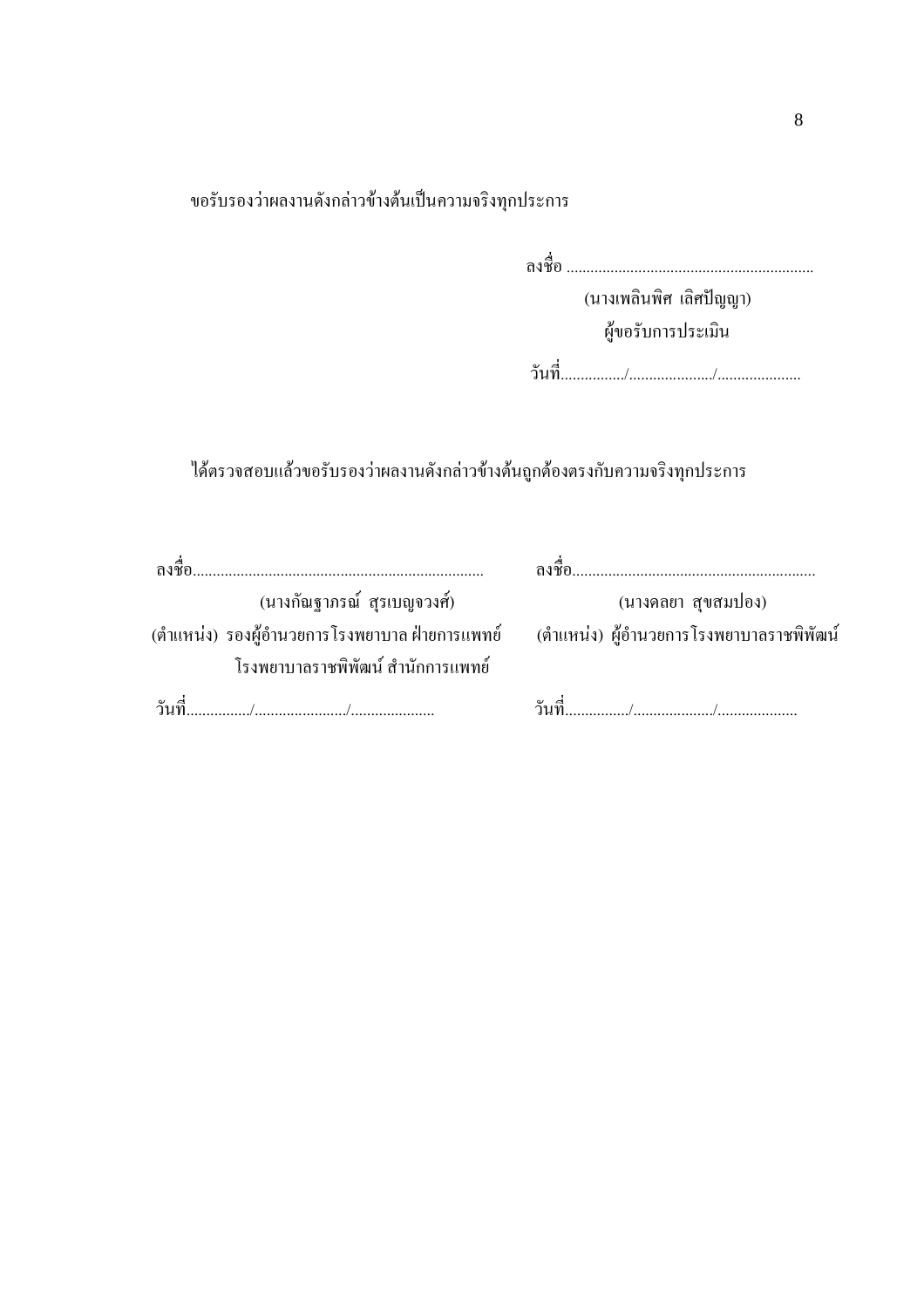#### ขอรับรองว่าผลงานดังกล่าวข้างต้นเป็นความจริงทุกประการ

Myrthdal Lanian toten

(นางเพลินพิศ เลิศปัญญา) ผู้ขอรับการประเมิน 

#### ใค้ตรวจสอบแล้วขอรับรองว่าผลงานคังกล่าวข้างต้นถูกต้องตรงกับความจริงทุกประการ

ถงชื่อ.. (ตำแหน่ง) รองผู้อำนวยการโรงพยาบาล ฝ่ายการแพทย์ โรงพยาบาลราชพิพัฒน์ สำนักการแพทย์ 2 4 17.8.2555 วันที่.

OPK ลงชื่อ.......

(นางคลยา สุขสมปอง) (ตำแหน่ง) ผู้อำนวยการโรงพยาบาลราชพิพัฒน์

2,4 131.8.2555 วันที่.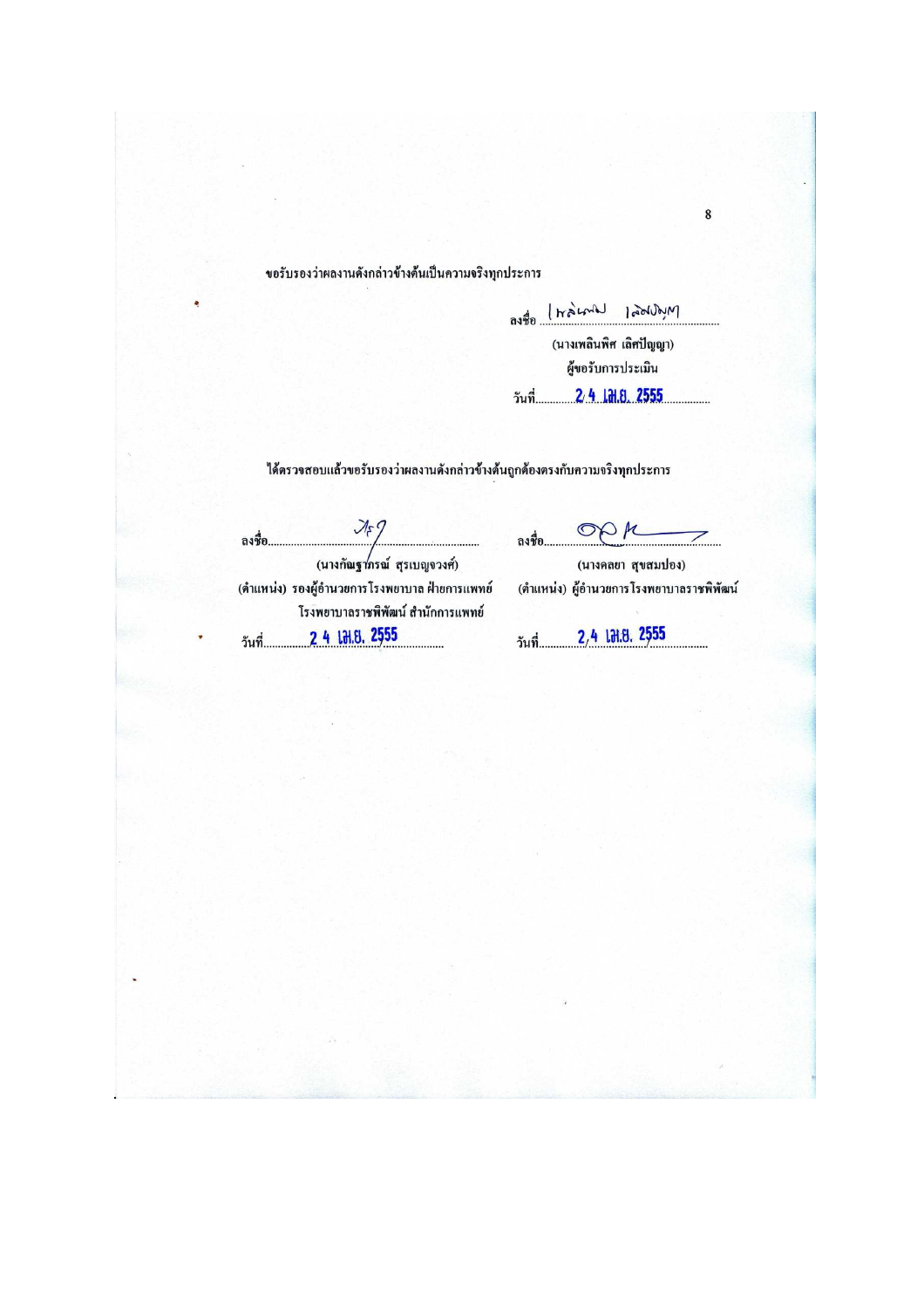### เอกสารอ้างอิง

- 1. Tanphaichitr VS Glucose 6 phosphate dehydrogencise deficiency in Thailand, HS significance in the newborn Southeast Asian J Trop Med Public Health 1999, 30 (supplz).  $75 - 8$ .
- 2. American Academy of Pediatrics. Perinatal continuing Education Program; Neonatal care. Hyperbillirubinemia 2007; 349 - 78
- 3. Jirapaet K. Thai healthy newborns have a higher risk. J Med Assoc Thai  $2005$ ;  $88(9)$ :  $1314 8$ .
- 4. Maisels MJ, Newman TB. Kernicterus in otherwise healthy. Breast fed term newborns. Pediatrics 1995; 96: 730 - 3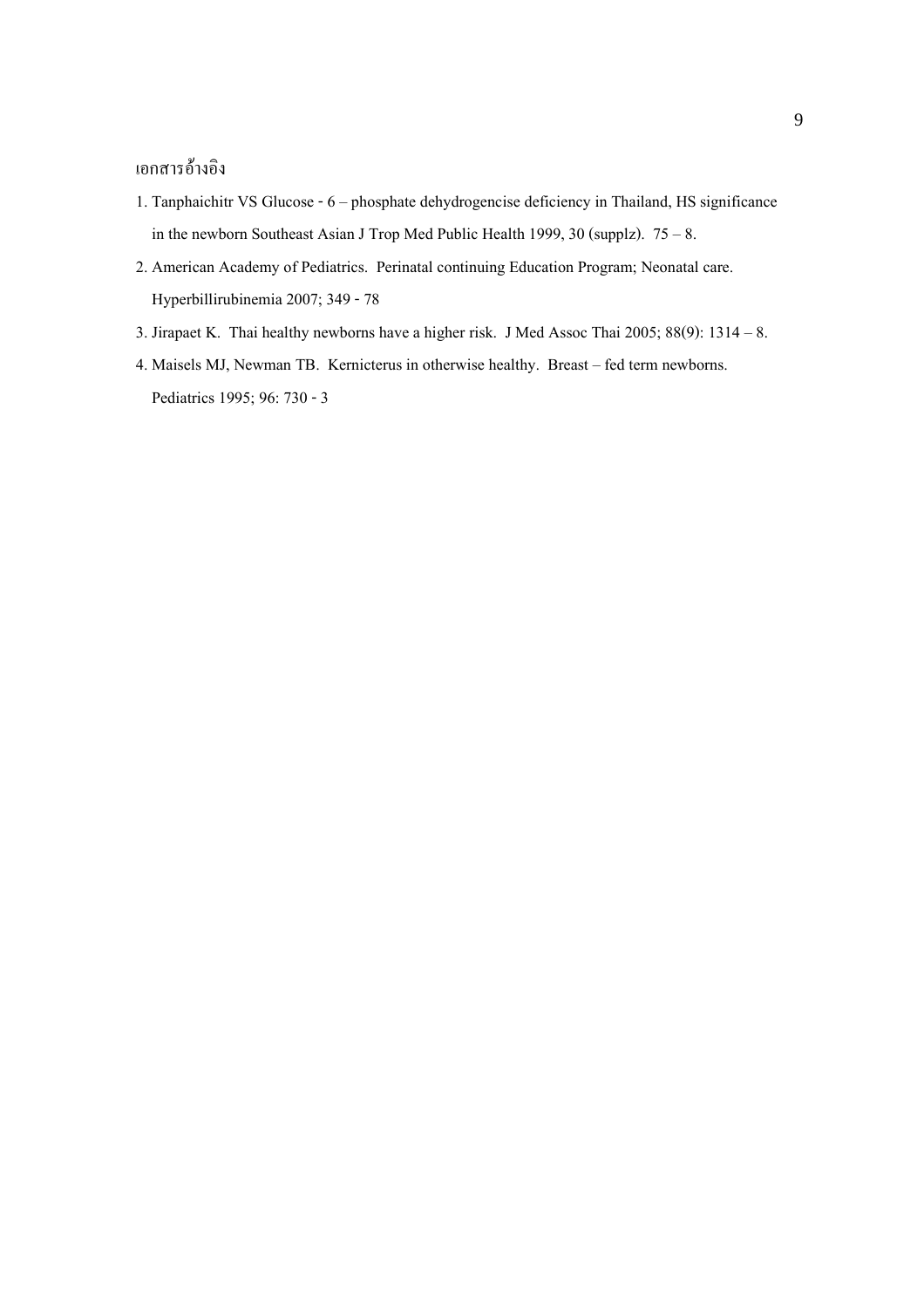#### แนวทางการดูแลรักษาภาวะตัวเหลืองในทารกแรกเกิด

(Care map of neonatal jaundice)

## ประกาศใช้ 13 ตุลาคม 2552

| กิจกรรม                          | วันแรก                                        | วันต่อไป                       |
|----------------------------------|-----------------------------------------------|--------------------------------|
| การประเมินภาวะตัวเหลือง          |                                               |                                |
| โดยการตรวจร่างกาย                |                                               |                                |
| <u>เหลืองที่หน้า</u>             |                                               |                                |
| ค่า MB ประมาณ 5 mg/dl            |                                               |                                |
| <u>เหลืองถึงอก</u>               |                                               |                                |
| ค่า MB ประมาณ $10 \text{ mg/dl}$ |                                               |                                |
| <u>เหลืองถึงหน้าขา</u>           |                                               |                                |
| ค่า MB ประมาณ 12 mg/dl           |                                               |                                |
| <u>เหลืองถึงเท้า</u>             |                                               |                                |
| ค่า MB ประมาณ 15 mg/dl           |                                               |                                |
| การตรวจทางห้องปฏิบัติการ         | 1. Microbilirubin (MB) กรณี                   |                                |
|                                  | – เหลืองภายใน 24 ชม.แรก  พบเหลือง             | ติดตาม Hct/MB ทุก 12-24 ชม.    |
|                                  | บริเวณหน้าถึงหน้าอก                           | หรือเร็วกว่านี้ ถ้าระดับ MB    |
|                                  | - ใน 48 ชม. พบตัวเหลืองบริเวณหน้าถึงหน้าขา    | ใกล้เคียงค่าที่ต้องทำ Exchange |
|                                  | - ใน 72 ชม. พบเหลืองบริเวณหน้าถึงเท้า         | Transfusion                    |
|                                  |                                               |                                |
|                                  | 2. Jaundice work up ประกอบด้วย                |                                |
|                                  | - CBC, blood smear, reticulocyte count        |                                |
|                                  | - Blood group, Rh แม่, ลูก                    |                                |
|                                  | - Direct Coomb's test 11750, indirect         |                                |
|                                  | Coomb's test lill                             |                                |
|                                  | - G6PD test                                   |                                |
|                                  | 3. การตรวจอื่นๆ ตามความเหมาะสม เช่น           |                                |
|                                  | Hemoculture, TORCH titer, thyroid function    |                                |
|                                  | test, liver function test, ultrasound abdomen |                                |
|                                  | และอื่นๆ                                      |                                |
|                                  |                                               |                                |
|                                  |                                               |                                |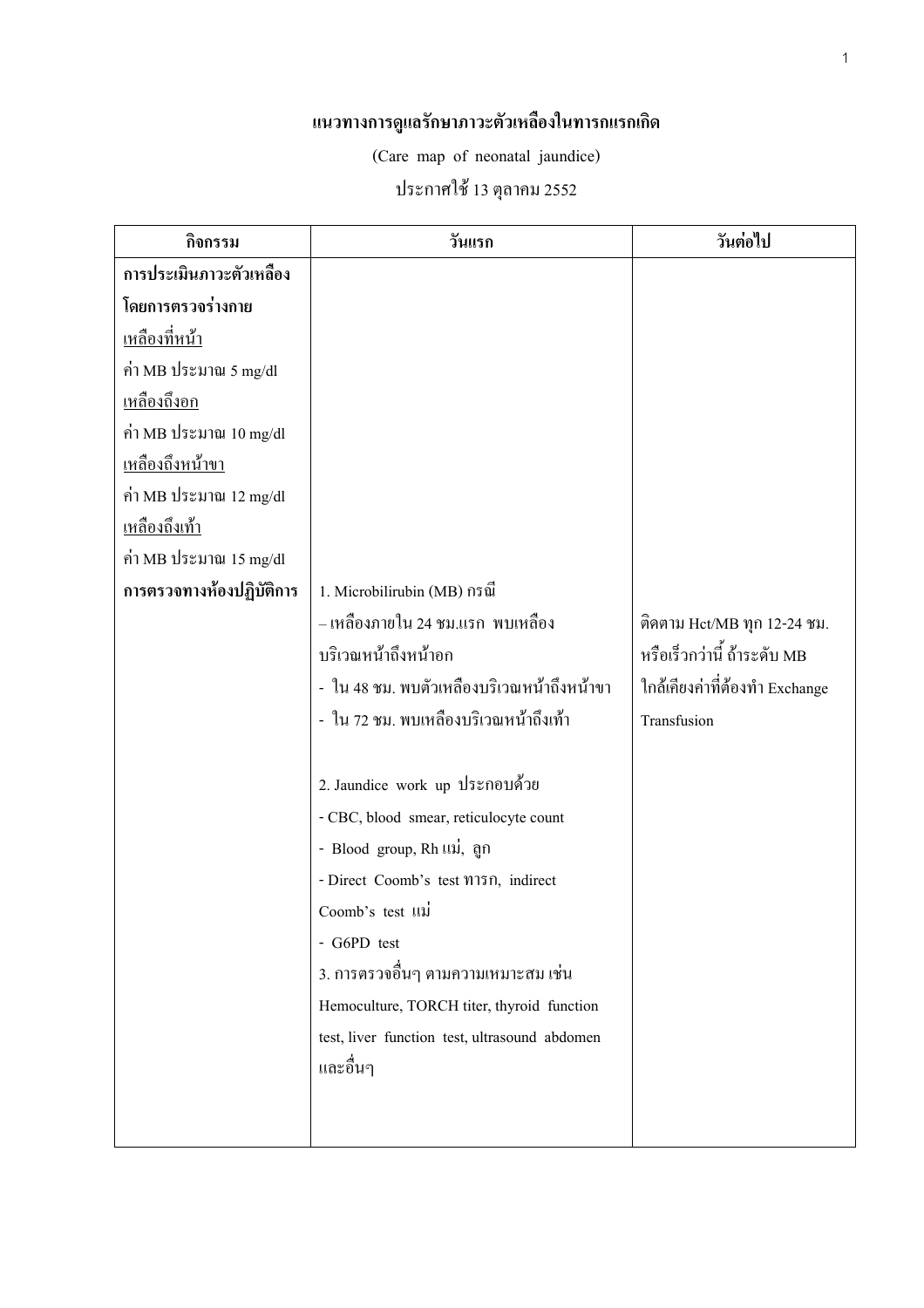| กิจกรรม            | วันแรก                                                                      | วันต่อไป |
|--------------------|-----------------------------------------------------------------------------|----------|
| ทบทวนภาวะตัว       | 1. เหลืองภายใน 24 ชั่วโมง                                                   |          |
| เหลืองเพื่อนำไปสู่ | * ABO, Rh incompatibility                                                   |          |
| การวินิจฉัย        | * Congenital infection                                                      |          |
|                    | 2. เหลืองอายุ 1 - 7 วัน                                                     |          |
|                    | * Physiologic jaundice                                                      |          |
|                    | * Hemolysis : blood group incompatibility, G6PD deficiency,                 |          |
|                    | Hereditary spherocytosis thalassemia                                        |          |
|                    | * Enclosed hemorrhage : cephalhematoma, internal hemorrhage                 |          |
|                    | * Polycythemia                                                              |          |
|                    | * Sepsis                                                                    |          |
|                    | * lleus, bowel obstruction                                                  |          |
|                    | * Breast milk jaundice <sup>#</sup> , breast feeding jaundice <sup>##</sup> |          |
|                    | * Inborn errors of metabolism : Crigler - Najjar syndrome,                  |          |
|                    | Gilbert's syndrome, galactosemia, tyrosinemia                               |          |
|                    | 3. เหลืองหลังอายุ 7 วัน                                                     |          |
|                    | * Neonatal hepatitis                                                        |          |
|                    | * Biliary atresia                                                           |          |
|                    | * Choleduchal duct cyst                                                     |          |
|                    | * Hypothyroidism                                                            |          |
|                    | * Sepsis                                                                    |          |
|                    | * Breast milk jaundice                                                      |          |
|                    | * Inborn errors of metabolism                                               |          |
|                    |                                                                             |          |
|                    |                                                                             |          |
|                    |                                                                             |          |
|                    |                                                                             |          |
|                    |                                                                             |          |
|                    |                                                                             |          |
|                    |                                                                             |          |
|                    |                                                                             |          |
|                    |                                                                             |          |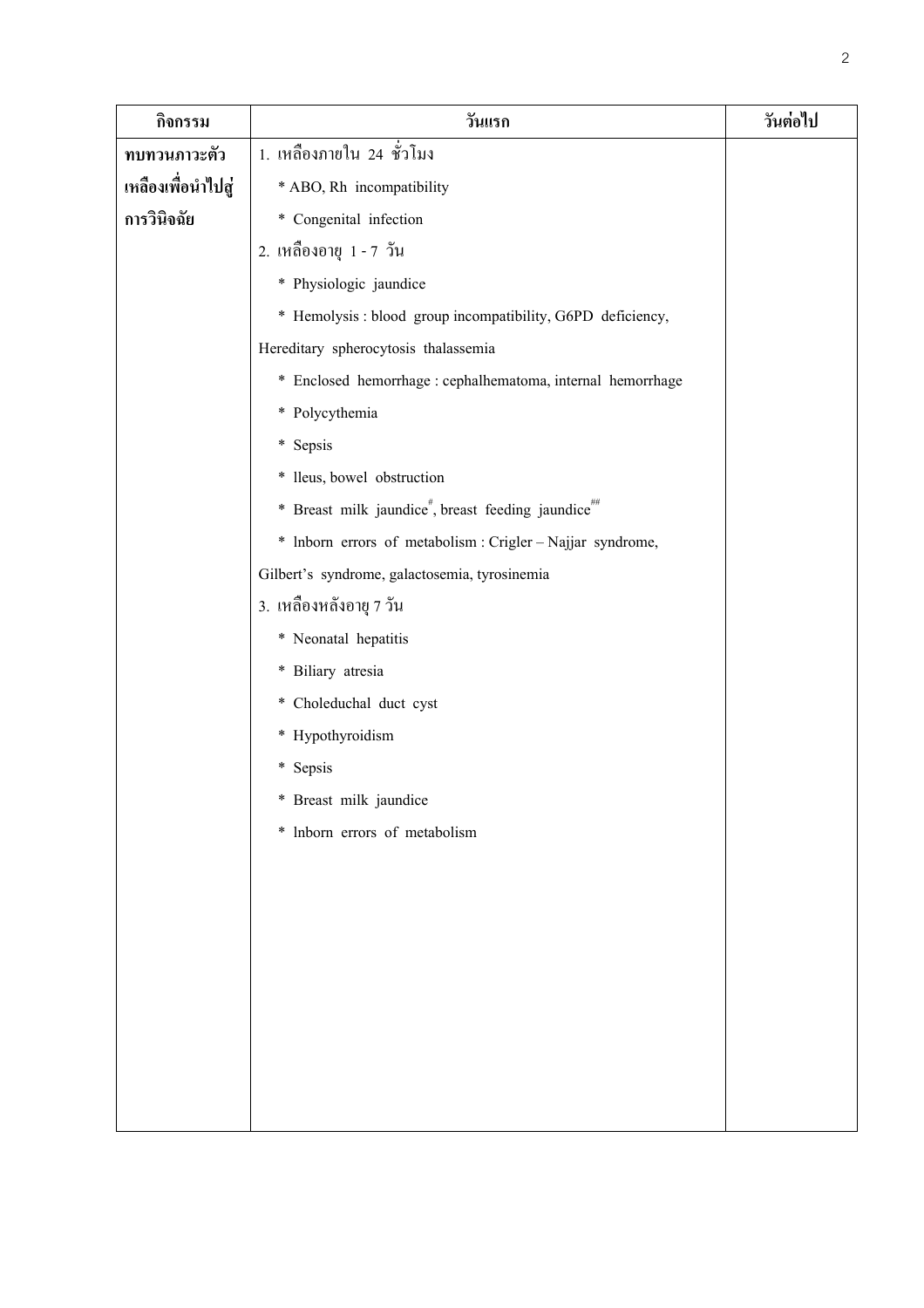| กิจกรรม               |                                                                                                                                                                                                                                                                                                                                                                                                                                                                                                                                                                                                                                                                                                                                                     | วันแรก                                                                 |                       | วันต่อไป               |
|-----------------------|-----------------------------------------------------------------------------------------------------------------------------------------------------------------------------------------------------------------------------------------------------------------------------------------------------------------------------------------------------------------------------------------------------------------------------------------------------------------------------------------------------------------------------------------------------------------------------------------------------------------------------------------------------------------------------------------------------------------------------------------------------|------------------------------------------------------------------------|-----------------------|------------------------|
| การดูแลรักษาการส่องไฟ | รักษา Indirect hyperbilirubinemia                                                                                                                                                                                                                                                                                                                                                                                                                                                                                                                                                                                                                                                                                                                   |                                                                        |                       | การหยุดส่องไฟ          |
| (Phototherapy)        | * ข้อบ่งชี้                                                                                                                                                                                                                                                                                                                                                                                                                                                                                                                                                                                                                                                                                                                                         |                                                                        |                       | * ถ้าทารกเริ่มส่องไฟใน |
|                       | 1. ทารกครบกำหนด                                                                                                                                                                                                                                                                                                                                                                                                                                                                                                                                                                                                                                                                                                                                     |                                                                        | 48 ชม. หลังคลอด       |                        |
|                       | แผนภูมิที่ 1 Guidelines for Phototherapy for Infant 35 or More                                                                                                                                                                                                                                                                                                                                                                                                                                                                                                                                                                                                                                                                                      |                                                                        | - หยุดเมื่อ MB<12 mg% |                        |
|                       | Weeks Gestation                                                                                                                                                                                                                                                                                                                                                                                                                                                                                                                                                                                                                                                                                                                                     |                                                                        |                       | ที่อายุ 72-96 ชม.      |
|                       | 25<br>428                                                                                                                                                                                                                                                                                                                                                                                                                                                                                                                                                                                                                                                                                                                                           |                                                                        |                       | - หยุดเมื่อ MB<15 mg%  |
|                       | 20<br>342<br>Total Serum Bilirubin (mg/dL)<br>257<br>15<br><b>Trumor</b><br>171<br>10<br>85<br>nfants at lower risk (≥ 38 wk and well)<br>Infants at medium risk (≥ 38 wk + risk factors or 35-37<br>nfants at higher risk (35-37 6/7 wk. + risk factors<br>7 Days<br>24h<br>48h<br>72 h<br>96 h<br>5 Days<br>6 Days<br><b>Birth</b><br>Age<br>คัดลอกจาก American Academy of Pediatrics Subcommittee on<br>Hyperbilirubinemia, Management of hyperbilirubinemia in the newborn infant 35<br>or more weeks of gestation. Pediatrics 2004;114:304.<br>* Risk factors - Blood group incompatibility or Autoimmune<br>Hemolytic disease.<br>- G6PD deficiency, significant lethargy, sepsis,<br>acidosis.<br>- Birth asphyxia, อุณหภูมิร่างกายไม่คงตัว, |                                                                        |                       | ที่อายุ ≥ 96 ชม.       |
|                       | hypoalbuminemia $<$ 3.0 mg%                                                                                                                                                                                                                                                                                                                                                                                                                                                                                                                                                                                                                                                                                                                         |                                                                        |                       |                        |
|                       | 2. ทารกคลอดก่อนกำหนด                                                                                                                                                                                                                                                                                                                                                                                                                                                                                                                                                                                                                                                                                                                                |                                                                        |                       |                        |
|                       | นำหนักแรกเกิด                                                                                                                                                                                                                                                                                                                                                                                                                                                                                                                                                                                                                                                                                                                                       | ค่ำ total serum bilirubin (มก./คล.)                                    |                       |                        |
|                       | (กรัม)                                                                                                                                                                                                                                                                                                                                                                                                                                                                                                                                                                                                                                                                                                                                              | ทารกสุขภาพปกติ                                                         | ทารกป่วย              |                        |
|                       | 2,001-2,500                                                                                                                                                                                                                                                                                                                                                                                                                                                                                                                                                                                                                                                                                                                                         | $12 - 15$                                                              | $10 - 12$             |                        |
|                       | 1,500-2,000                                                                                                                                                                                                                                                                                                                                                                                                                                                                                                                                                                                                                                                                                                                                         | $10 - 12$                                                              | $8 - 10$              |                        |
|                       | 1,001-1,500                                                                                                                                                                                                                                                                                                                                                                                                                                                                                                                                                                                                                                                                                                                                         | $7 - 10$                                                               | $6 - 8$               |                        |
|                       | < 1,000                                                                                                                                                                                                                                                                                                                                                                                                                                                                                                                                                                                                                                                                                                                                             | $5 - 7$                                                                | $\overline{4}$        |                        |
|                       | ดัดแปลงจาก Kaplan M. Wong RJ, Sibley E, Stevenson DK. Neonatal<br>Jaundice and liver disease. In: Fanaroff AA, RJ, Walsh MC, eds.                                                                                                                                                                                                                                                                                                                                                                                                                                                                                                                                                                                                                   |                                                                        |                       |                        |
|                       | Fanaroff & Martin's Neonatal - Perinatal Medicine, Disease of the                                                                                                                                                                                                                                                                                                                                                                                                                                                                                                                                                                                                                                                                                   |                                                                        |                       |                        |
|                       |                                                                                                                                                                                                                                                                                                                                                                                                                                                                                                                                                                                                                                                                                                                                                     | Fetus and Infant. 9 <sup>th</sup> ed. St. Louis, Mo: Mosby; 2011:1481. |                       |                        |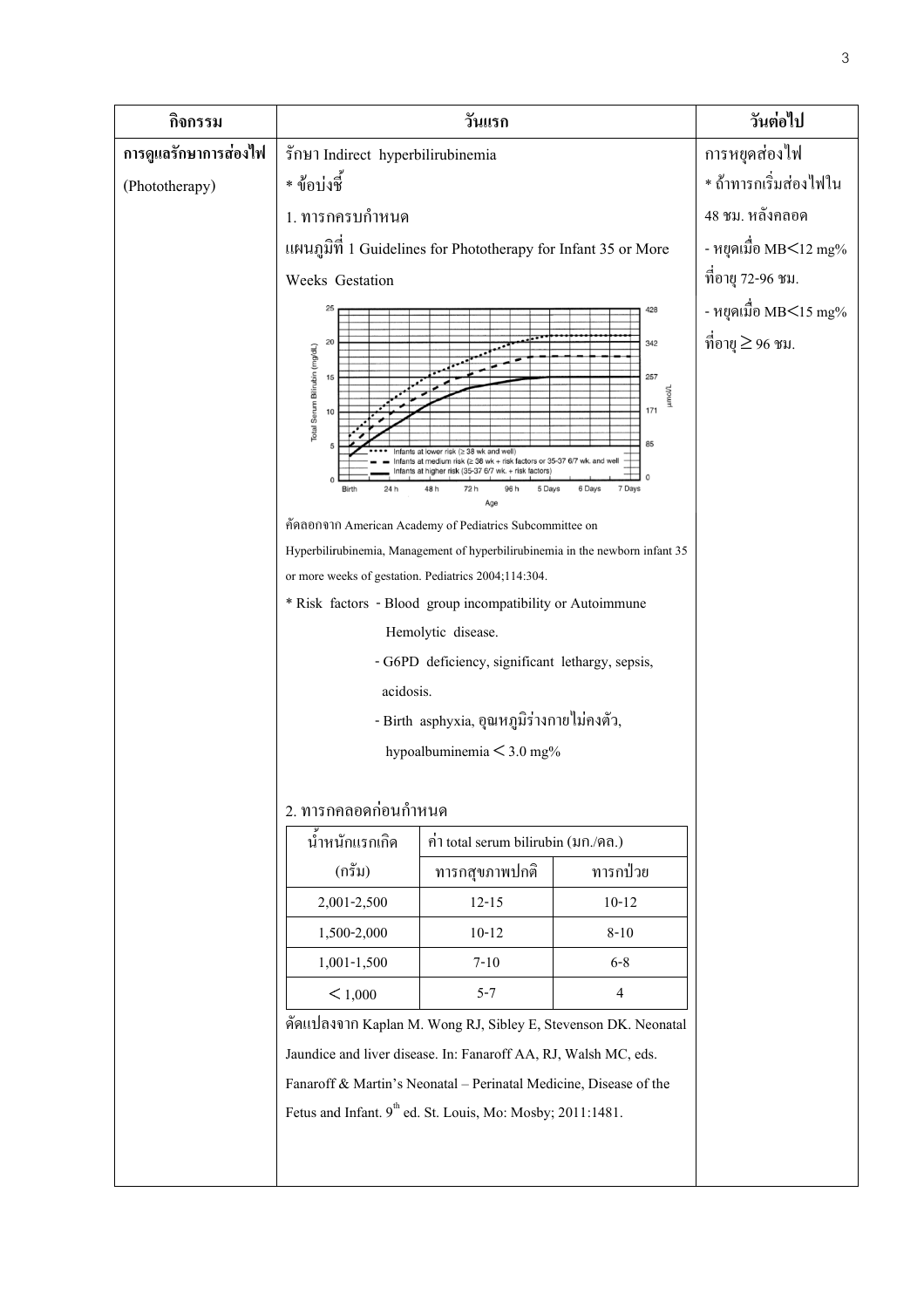| กิจกรรม | วันแรก                                                           | วันต่อไป |
|---------|------------------------------------------------------------------|----------|
|         | แนวทางการดูแลทารกที่ส่องไฟ                                       |          |
|         | 1. ใช้หลอด special blue fluorescent (F20 T12/BB                  |          |
|         | หรือ PL 52/20 w)                                                 |          |
|         | 2. ปิดตาทารก ให้นุ่งเฉพาะผ้าอ้อม                                 |          |
|         | 3. วางทารกห่างจากหลอดไฟประมาณ 10 - 20 ซม.                        |          |
|         | หรือห่างจากผนังด้านบน incubator 5 - 8 ซม. หรือ                   |          |
|         | ระยะระหว่างโคมและทารกไม่เกิน 30 ซม.                              |          |
|         | 4. ให้ทารกอยู่กลางโคม                                            |          |
|         | 5. พลิกตัวเปลี่ยนท่าทารกทุก 2 - 3 ชั่วโมง                        |          |
|         | 6. วัดอุณหภูมิกายทารกทุก 4 - 6 ชั่วโมง เฝ้าระวังภาวะ             |          |
|         | Hypo/hyperthermia                                                |          |
|         | 7. ชั่งน้ำหนักทารกทุกวัน ให้นมทารกทุก 2 - 3 ชั่วโมง              |          |
|         | ให้นมหรือสารน้ำเพิ่มขึ้น 2 - 3% deficit เพื่อป้องกัน dehydration |          |
|         | 8. วัคระดับ bilirubin ทุก 12 - 24 ชั่วโมง หรือบ่อยขึ้นถ้าค่า     |          |
|         | Bilirubin ใกล้ค่าที่ต้องเปลี่ยนถ่ายเลือด                         |          |
|         | 9. แผ่นพลาสติกกั้นหลอดไฟด้องใสสะอาด ไม่มีเขม่า ฝุ่น              |          |
|         | รอยขีดข่วนหรือแตก                                                |          |
|         | 10. กั้นขอบไฟด้วยผ้าขาว/น้ำเงิน เพื่อลดการกระจายของแสง           |          |
|         | ึการกั้นผ้าขอบล่างของผ้าอยู่ต่ำจากขอบโดม 20 ซม.                  |          |
|         | ช่วยให้อุณหภูมิทารกลคลง 3 °C เทียบกับเมื่อขอบผ้าชิค              |          |
|         | ที่นอน  ให้ขอบล่างของผ้าชิดที่นอน หากทารกตัวเข็นหรือ             |          |
|         | เมื่ออากาศเข็น                                                   |          |
|         | 11. เปลี่ยนหลอดไฟทุก 2,000 ชั่วโมง                               |          |
|         | 12. เฝ้าระวังภาวะแทรกซ้อน เช่น hyperthermia,                     |          |
|         | dehydration, diarrhea, skin rash, bronze baby                    |          |
|         | (direct hyperbilirubinemia)                                      |          |
|         |                                                                  |          |
|         |                                                                  |          |
|         |                                                                  |          |
|         |                                                                  |          |
|         |                                                                  |          |
|         |                                                                  |          |
|         |                                                                  |          |
|         |                                                                  |          |
|         |                                                                  |          |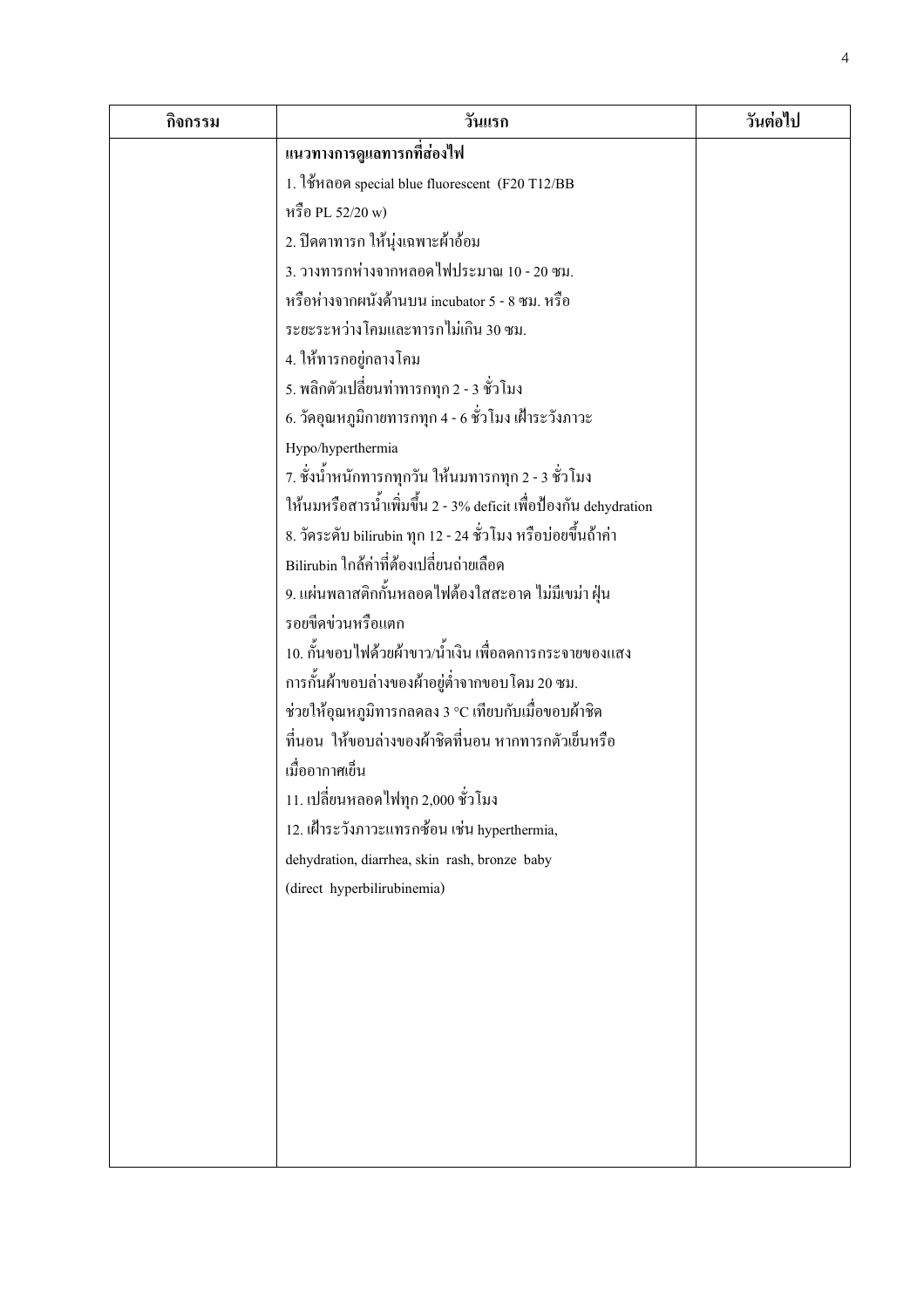| กิจกรรม               | วันแรก                                                                                                                                                                                                                                                                                                                                 | วันต่อไป |
|-----------------------|----------------------------------------------------------------------------------------------------------------------------------------------------------------------------------------------------------------------------------------------------------------------------------------------------------------------------------------|----------|
| การเปลี่ยนถ่ายเลือด   | * ข้อบ่งชี้                                                                                                                                                                                                                                                                                                                            |          |
| (Exchangetransfusion) | 1. Bilirubin สูงตามเกณฑ์ตามแนวทาง American Academy of<br>Pediatrics (AAP)                                                                                                                                                                                                                                                              |          |
|                       | แผนภูมิที่ 2 Guidelines for Exchange Transfusion in Infant 35 or More<br>weeks' Gestation<br>30<br>513<br>38 wk and well)<br>fants at medium risk (≥ 38 wk + risk factors or 35-37 6/7 wk. and well<br>its at higher risk (35-37 6/7<br>risk factors)<br>Total Serum Bilirubin (mg/dL)<br>25<br>428<br>Tuour<br>20<br>342<br>15<br>257 |          |
|                       | 171<br>10<br>24h<br>48 h<br>72 h<br><b>Birth</b><br>96 h<br>7 Days<br>5 Days<br>6 Days<br>Age<br>คัดลอกจาก American Academy of Pediatrics Subcommittee on<br>Hyperbilirubinemia. Management of hyperbilirubinemia in the newborn infant 35                                                                                             |          |
|                       | or more weeks of gestation. Pediatrics 2004;114:305.                                                                                                                                                                                                                                                                                   |          |
|                       | 2. ซีคมาก มีลักษณะ Hydrops fetalis                                                                                                                                                                                                                                                                                                     |          |
|                       | 3. มีอาการ Kernicterus                                                                                                                                                                                                                                                                                                                 |          |
|                       | * วิธีการเปลี่ยนถ่ายเลือด                                                                                                                                                                                                                                                                                                              |          |
|                       | - ปริมาณเลือด (มิลลิลิตร) = 2 เท่าของ blood volume                                                                                                                                                                                                                                                                                     |          |
|                       | $= 2x80xBW(kg)$                                                                                                                                                                                                                                                                                                                        |          |
|                       | - ชนิด: กรณี ABO incompatibility ใช้ PRC gr O, FFP gr AB                                                                                                                                                                                                                                                                               |          |
|                       | กรณี Rh incompatibility (มารดา Rh -, ถูกRh+)                                                                                                                                                                                                                                                                                           |          |
|                       | ใช้เลือด Rh – ABO group เดียวกับลูก หรือ gr O                                                                                                                                                                                                                                                                                          |          |
|                       | - สัดส่วน : PRC: FFP เท่ากับ 3:2 หรือ 2:1 ใช้เลือด (Acid citrate                                                                                                                                                                                                                                                                       |          |
|                       | dextrose blood, citrate phosphate dextrose blood) อายุน้อยกว่า                                                                                                                                                                                                                                                                         |          |
|                       | หรือเท่ากับ 4 วัน ถ้าเป็น heparinized blood ใช้เลือดอายุน้อยกว่า                                                                                                                                                                                                                                                                       |          |
|                       | 24 ชั่วโมง                                                                                                                                                                                                                                                                                                                             |          |
|                       | - ระยะเวลา 60-90 นาที ,cycle ละ 5ml/kg ผ่านทาง umbilical<br>venous catheter โดยวิธีปลอดเชื้อ และอุ่นเลือดให้อุณหภูมิ 37 $^{\circ}$ c<br>- ให้10% calcium gluconate 1 ml iv ช้าๆทุก100ml ของเลือดที่ใช้                                                                                                                                 |          |
|                       | Exchange transfusion                                                                                                                                                                                                                                                                                                                   |          |
|                       | - วัด vital sign เป็นระยะ โดยเฉพาะขณะให้ 10 % calcium                                                                                                                                                                                                                                                                                  |          |
|                       | gluconate เพราะอาจมี bradycardia, sudden death ใค้                                                                                                                                                                                                                                                                                     |          |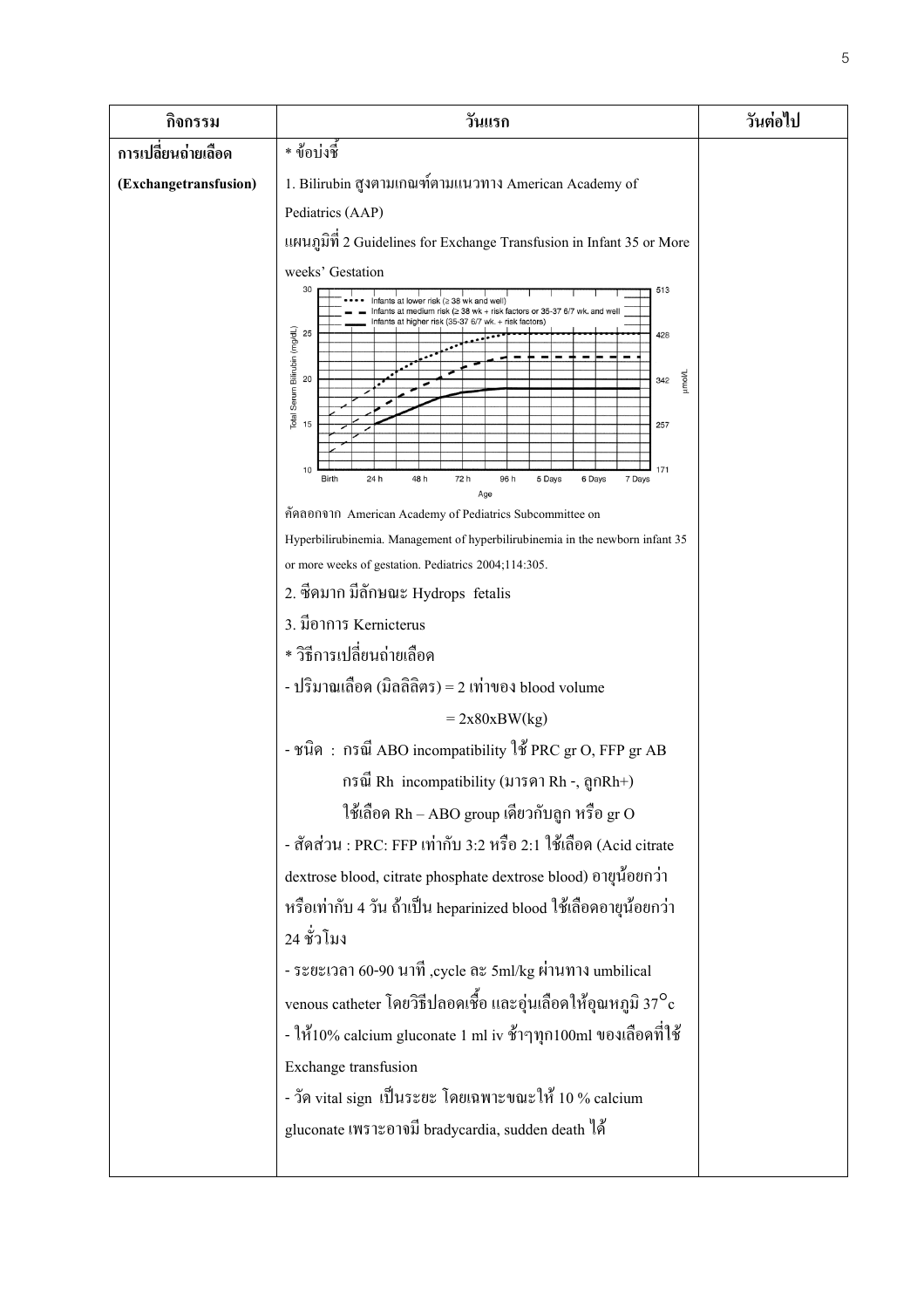| กิจกรรม | วันแรก                                                                 | วันต่อไป |
|---------|------------------------------------------------------------------------|----------|
|         | - ก่อนและหลัง Exchange transfusion ส่ง Hemoculture ส่วน blood          |          |
|         | chemistry ส่งตามข้อบ่งชี้                                              |          |
|         | - หลัง Exchange transfusion ให้ on phototherapy ต่อ                    |          |
|         | วัด MB เป็นระยะ                                                        |          |
|         | - เฝ้าระวังภาวะแทรกซ้อน เช่น infection, Necrotizing enterocolitis,     |          |
|         | anemia, electrolyte imbalance, hypo/hyperthermia, thrombosis,          |          |
|         | bradycadia, cardiac arrhythmia, apnea, sudden death                    |          |
|         | หมายเหตุ                                                               |          |
|         | 1. ระดับ bilirubin จะลดลงทันทีหลัง Exchange transfusion 50 %           |          |
|         | หลังจากนั้น 30-45 นาที จะเพิ่มขึ้นเป็นประมาณ 70 % ของระดับ             |          |
|         | bilirubin nou Exchange transfusion                                     |          |
|         | 2. กรณี hemolysis ร่วมกับ anemia HCT น้อยกว่า 35 % ให้ทำ               |          |
|         | Partial Exchange transfusion ด้วยPRC gr O 25-45 ml/kg ในเวลา 30        |          |
|         | นาที เพื่อเพิ่ม HCT≥40 % ก่อนแล้วจึงทำ Total Exchange transfusion      |          |
|         | ต่อ                                                                    |          |
|         | 3. Kernicterus เกิดจาก indirect hyperblilrubinemia ทำให้               |          |
|         | มือาการ ดังนี้                                                         |          |
|         | ระยะเฉียบพลัน (Acute form)                                             |          |
|         | Phase 1 : (First 1-2 days) : poor sucking, stupor, hypotonia,          |          |
|         | seizure ถ้าทำ Exchange transfusion ระยะนี้                             |          |
|         | ทารกจะปกติได้                                                          |          |
|         | Phase 2 : (Middle of $1st$ week) : hypertonia of extensor              |          |
|         | muscle, opisthotnos, retrocollis, fever                                |          |
|         | Phase 3 : (After $1st$ week) : hypertonia                              |          |
|         |                                                                        |          |
|         | ระยะเรื้อรัง (Chronic form)                                            |          |
|         | $1st$ year : hypertonia, active deep tendon reflexer, obligatory tonic |          |
|         | neck reflex, delayed motor skills                                      |          |
|         | After 1 <sup>st</sup> year : movement disorders (choreoathetosis,      |          |
|         | ballismus, tremor), upward gaze palsy, Sensorineural                   |          |
|         | hearing loss, dentral - enamel dysplasia                               |          |
|         |                                                                        |          |
|         |                                                                        |          |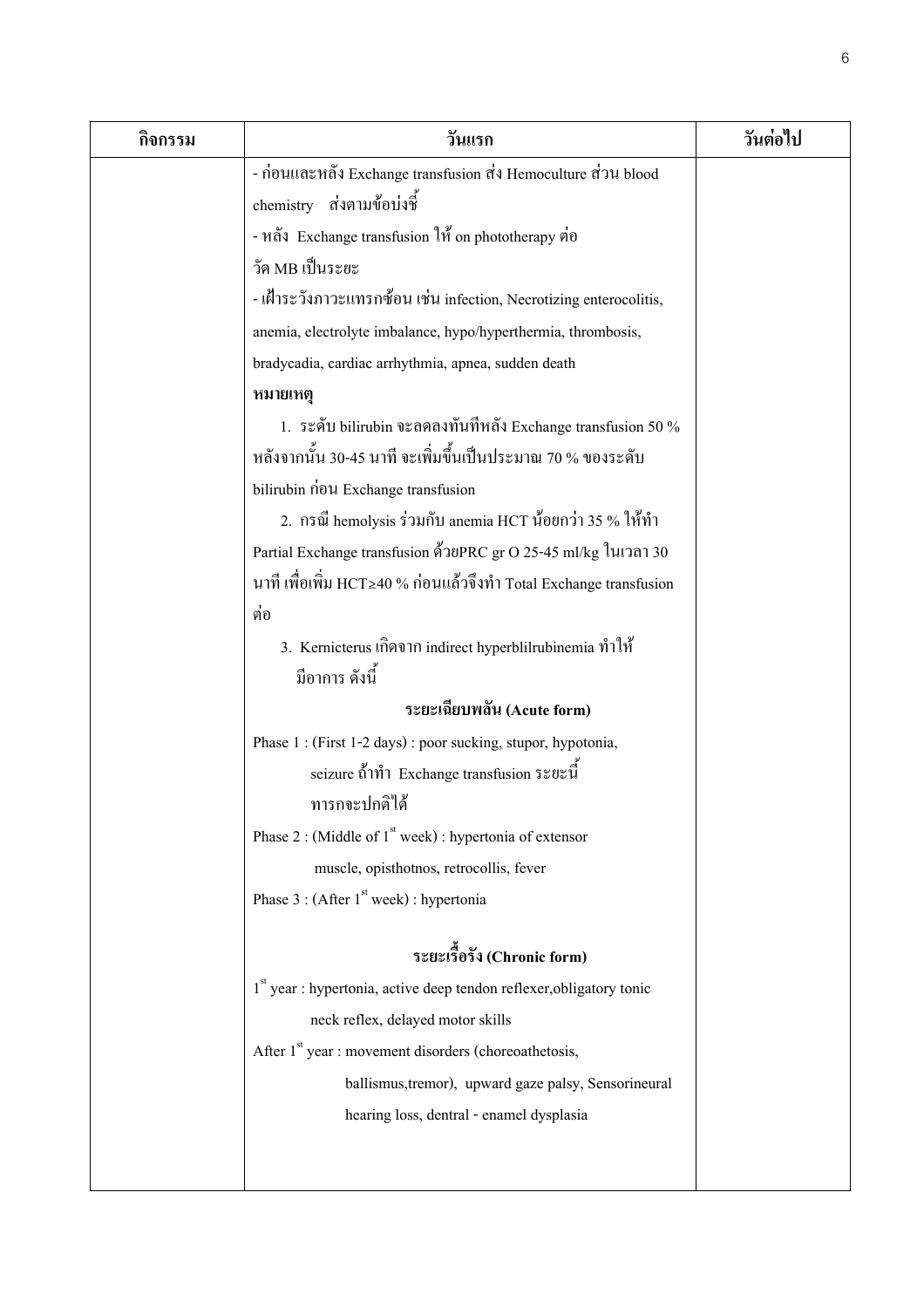| กิจกรรม                        | วันแรก                                                                                                                                                                                                                                                                                                                                                                                                                                                                                                                                                                                                                                                                                                                                                                | วันต่อไป                                                                                                                                                                                                                                                                                                               |
|--------------------------------|-----------------------------------------------------------------------------------------------------------------------------------------------------------------------------------------------------------------------------------------------------------------------------------------------------------------------------------------------------------------------------------------------------------------------------------------------------------------------------------------------------------------------------------------------------------------------------------------------------------------------------------------------------------------------------------------------------------------------------------------------------------------------|------------------------------------------------------------------------------------------------------------------------------------------------------------------------------------------------------------------------------------------------------------------------------------------------------------------------|
| กิจกรรมอื่น ๆ                  | $^{\text{\tiny\#}}$ กรณีมารดา Rh -, ถูกRh+ให้ Anti D.globulin 300 มกก. IV<br>แก่มารดาภายใน 72 ชั่วโมง หลังคลอดหรือแท้ง เพื่อป้องกัน Rh<br>incompatibility ในครรภ์ต่อไป<br>"Breast milk jaundice (BMJ) เกิดจาก free fatty acid, pregnanediol ใน<br>นมแม่ ทำให้การ conjugate bilirubin ช้าลง มี reabsorption มากขึ้น<br>มักเกิดเมื่อทารกอายุ 1สัปดาห์ อาจงคนมแม่ ให้นมผสมชั่วคราว 2-3 วัน<br>$^{\text{\tiny\#}}$ Breast feeding jaundice (BFJ) เกิดจากทารกได้รับนมแม่น้อย จากการ<br>ดูคนมยังไม่คีร่วมกับนมแม่มีปริมาณน้อยในระยะแรก ทารกจะเหลือง<br>ใน 2-3 วัน และจะหายไปในสัปดาห์แรก ป้องกันและแก้ไขโดยให้นม<br>แม่บ่อยขึ้นทุก 2-3 ชม. การให้นมหรือน้ำตาลกลูโคสอาจทำให้ทานนม<br>แม่ได้น้อยลง ทารกจะเหลืองมากขึ้น                                                        |                                                                                                                                                                                                                                                                                                                        |
| การจำหน่ายและ<br>การให้คำแนะนำ | เกณฑ์การให้ทารกตัวเหลืองกลับบ้าน<br>ิทารกมีค่า bilirubin อยู่ในเกณฑ์ หยุดส่องไฟได้<br>1.<br>พิจารณาจาก Risk factor ต่อไปนี้<br>$\overline{2}$ .<br>ทารกเหลืองใน 24 ชั่วโมงแรก<br>Blood group incompatibility llas DCT+<br>G6PD deficiency<br>GA 34-36 wk<br>บุตรคนก่อนตัวเหลืองต้องส่องไฟรักษา<br>มี cephalhematoma หรือรอยฟกชำ<br>้กินนมแม่ และกินไม่ได้ดี หรือน้ำหนักลดมากกว่า<br>5-8 % ของน้ำหนักแรกเกิด<br>พิจารณาตามแนวทาง AAP (แผนภูมิที่ 3)<br>ทารกเหลืองใน 24 ชั่วโมงแรก ไม่ควรจำหน่าย<br>ึกลับบ้าน ให้ติดตามก่า MB ทุก 12-24 ชั่วโมง<br>ทารกที่มี risk factor อื่น 2-3 ข้อขึ้นไป ไม่ควร<br>จำหน่ายกลับบ้านให้ติดตามก่า MB ทุก12-24 ชั่วโมง<br>ทารกที่มี risk factor ทุกราย ที่ไม่แน่ใจว่า จะมา<br>follow up ได้ ไม่ควร ให้กลับบ้านภายใน 2 วันแรก<br>หลังคลอด | •การตรวจติดตาม<br>1.ควรติดตามทารกตัว<br>เหลืองที่มีสาเหตุจาก<br>hemolysis ตรวจ<br>HCT/MB เป็นระยะ<br>ถ้าพบภาวะซีคมาก<br>หรือ congestive heart<br>failure ต้องให้เลือด<br>ทดแทน<br>2.ทารกไม่ควรมี<br>น้ำหนักลดมากเกินไป<br>ปริมาณอุจจาระ<br>ปัสสาวะควรปกติ ถ้า<br>ยังเหลืองอาจต้อง<br>ตรวจ MB หรืออื่นๆ<br>ตามข้อบ่งชี้ |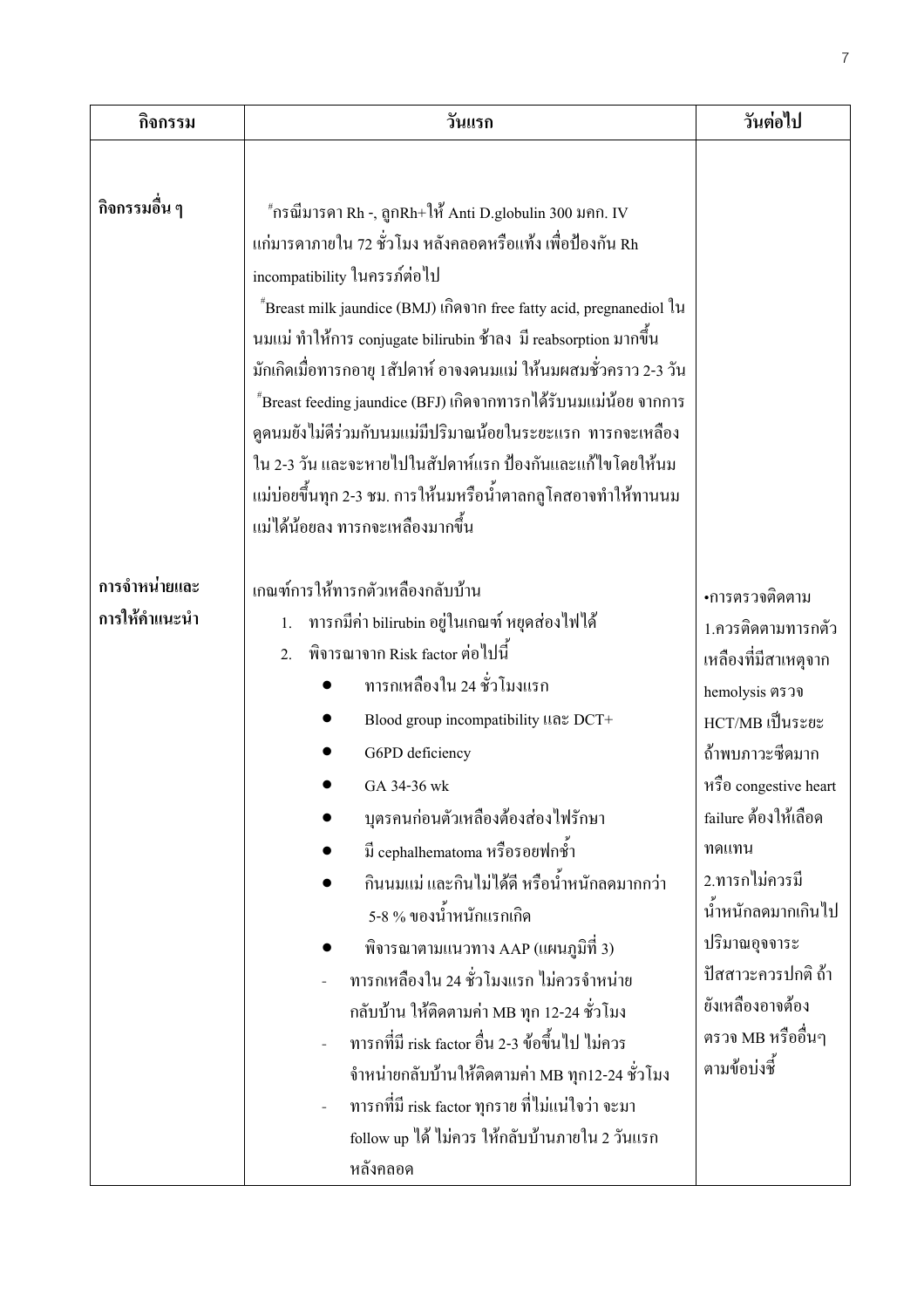# ข้อเสนอ แนวคิด วิธีการเพื่อพัฒนางานหรือปรับปรุงงานให้มีประสิทธิภาพมากขึ้น ี ของนางเพลินพิศ เลิศปัญญา

-พื่อประกอบการแต่งตั้งให้ดำรงตำแหน่งนายแพทย์ชำนาญการ (ด้านเวชกรรม สาขากุมารเวชกรรม)  $\,$ (ตำแหน่งเลขที่ รพร. 57) สังกัดกลุ่มภารกิจค้านบริการทุติยภูมิระดับสูง กลุ่มงานกุมารเวชกรรม โรงพยาบาลราชพิพัฒน์ สำนักการแพทย์ -รื่อง การพัฒนาคุณภาพการดูแลทารกแรกเกิดตัวเหลืองอย่างต่อเนื่อง

### $n$ ลักการและเหตุผล

ภาวะตัวเหลืองในทารกแรกเกิด ส่วนใหญ่จะมีอาการใม่รุนแรง สามารถหายได้เองแต่ถ้ามี ภาวะบิลิรูบินขิ่งสูงจะขิ่งทำให้เด็กตัวเหลืองมากขึ้นและเสี่ยงต่อการเกิดสมองพิการ (kernicterus) เนื่องจาก สารบิลิรูบินเป็นพิษต่อเนื้อสมองจึงต้องเฝ้าระวังมิให้ระดับบิลิรูบินสูงเกินปกติ การเฝ้าระวังและก้นหาทารกที่ มีโอกาสเสี่ยงต่อภาวะตัวเหลืองรุนแรง รวมถึงการประเมินภาวะตัวเหลืองในทารก จึงมีความสำคัญมาก -พื่อให้ได้การวินิจฉัยได้เร็วและเริ่มการรักษาได้ทันท่วงที การประเมินทารกตัวเหลืองด้วยตาเปล่ามีความ กลาคเกลื่อนสูงมาก โคยเฉพาะในทารกผิวคำหรือค่าบิลิรูบินในกระแสเลือคเกิน 12 มก./คล. และการประเมิน ภาวะตัวเหลืองภายใน 24 – 36 ชั่วโมง แรกเกิด<sup>เ</sup> ในทารกที่ค่าบิลิรูบินในกระแสเลือดต่ำกว่า 15 มก./ดล. การใช้ -ครื่องวัคระดับบิลิรูบินผ่านทางผิวหนัง (transcutaneous bilirubinometry) จะให้ค่าที่แม่นยำเท่ากันโดยเฉพาะ ทารกใทย มีการศึกษาถึงความแม่นยำกับค่าบิลิรูบินในกระแสเลือคว่า ใช้ตรวจคัดกรองใด้<sup>2</sup>

## วัตถุประสงค์และหรือเป้าหมาย

- 1. ค้นหาทารกที่มีภาวะเสี่ยงต่อการเกิดภาวะตัวเหลือง
- 2. ถดการเจาะเลือดเพื่อตรวจดูระดับบิลิรูบิน โดยใช้เครื่องวัดระดับบิลิรูบินผ่านทางผิวหนังเพื่อตรวจ คัคกรองภาวะตัวเหลืองทำใด้อย่างรวดเร็วและ ไม่เกิดความเจ็บปวดแก่ทารก
- 3. เพื่อพัฒนาคุณภาพระบบการรักษาพยาบาลทารกแรกเกิดตัวเหลือง ของโรงพยาบาลราชพิพัฒน์ รวมถึงลดอัตราการเปลี่ยนถ่ายเลือด

### กรอบการวิเคราะห์ แนวคิด ข้อเสนอ

ทารกแรกเกิดตัวเหลืองทางโรงพยาบาลราชพิพัฒน์เกีบตัวชี้วัดค่าบิลิรูบิน $\ge$  18 มก./ดล. ในครั้งแรกถือเป็นค่าวิกฤต จากสถิติปี 2551 = 2.72 % หลังจากมีการจัดทำแนวทางการดูแลทารกแรกเกิด ตัวเหลือง สถิติปี 2552 ลดลงเป็น 0.86 % จึงปรับค่าตัวชี้วัด ค่าบิลิรูบินเจาะครั้งแรกเป็น  $\geq$  15 มก./ดล.พบว่า สถิติปี 2553 = 2.53 % ซึ่งยังพบว่าภาวะทารกแรกเกิดตัวเหลืองที่มีค่าวิกฤตยังมีสถิติสูง ดังนั้นแผนกกุมาร -วชกรรมโรงพยาบาลราชพิพัฒน์ ตระหนักถึงผลเสียที่จะเกิดขึ้นกับทารก และบิดามารดาเป็นผลให้ทารก นอนโรงพยาบาลนานขึ้น สูญเสียค่าใช้จ่ายสูงขึ้นจึงถือว่าการประเมินภาวะทารกตัวเหลืองเป็นสิ่งสำคัญ โดย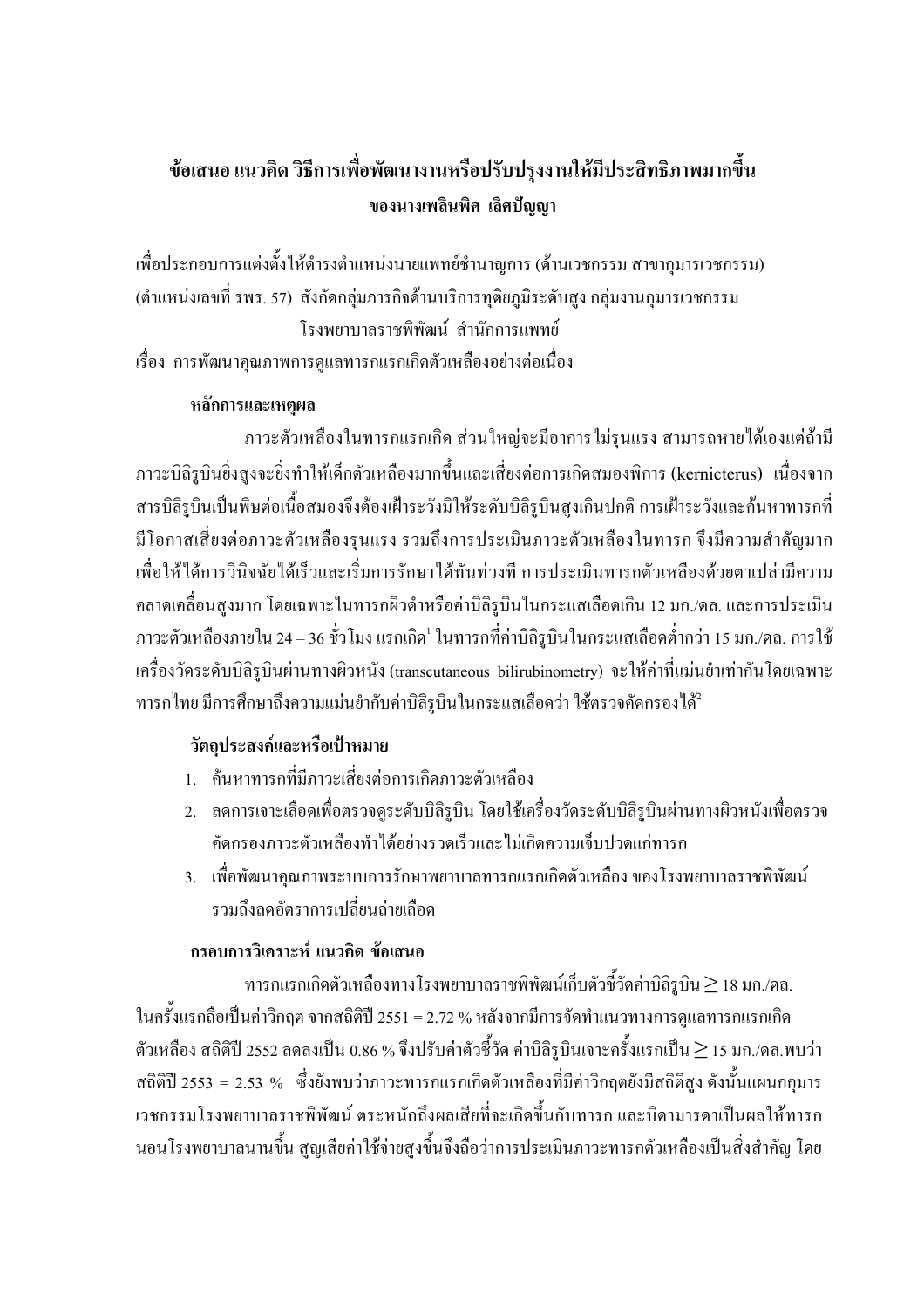พบว่าการคัดกรองทารกตัวเหลืองด้วยตาเปล่า ไม่แม่นยำมีความคลาดเกลื่อนสูงมาก ขึ้นกับความชำนาญและ ประสบการณ์ของบุคลากร สภาพแวคล้อม ความสว่างของสถานที่และสีผิวของทารก ส่วนผลกระทบของ การเจาะเลือดตรวจหาค่าบิลิรูบิน หากเจาะเลือดมากเกินไปเป็นการเพิ่มภาระการทำงานและความเสี่ยงจาก การถูกเข็มตำของบุคลากร ทารกเจ็บปวด บิดามารดาวิตกกังวล สูญเสียค่าใช้จ่ายเพิ่มขึ้น หากเจาะน้อยเกินไป มีผลทำให้การวินิจฉัยและรักษาล่าช้า ดังนั้น จึงมีการนำเครื่องวัดระดับบิลิรูบินทางผิวหนัง (transcutaneous bilirubin) มาใช้ในโรงพยาบาลราชพิพัฒน์ เพื่อพัฒนาคุณภาพระบบการรักษาพยาบาลทารกตัวเหลือง



#### ประโยชน์ที่คาดว่าจะได้รับ

- 1. ทารกแรกเกิดใด้รับการวินิจฉัย และรักษาอย่างรวดเร็ว เพื่อป้องกันความพิการจากบิลิรบิน เข้าสู่สมอง (kernicterus)
- 2. เฝ้าระวังทารกกลุ่มความเสี่ยงสูงได้อย่างมีประสิทธิภาพมากขึ้น
- 3. บิดามารดาของทารกลดความวิตกกังวล เรื่องความเจ็บปวดของทารกจากการเจาะเลือด
- 4. ลดค่าใช้จ่ายในการตรวจทางห้องปฏิบัติการและลดระยะเวลาการนอนโรงพยาบาล

#### ตัวชี้วัดความสำเร็จ

1. ลดอัตราทารกแรกเกิดตัวเหลืองที่ตรวจพบบิลิรูบิน $\geq$  15 มก./คล. ในครั้งแรก  $\leq$  2 %

2. ลดอัตรา readmit ในทารกแรกเกิดตัวเหลือง ตรวจพบว่าค่า บิลิรูบิน $\geq$  20 มล./คล. ในทารก อายุ  $\geq$  4 วัน = 0

Miller Lording

(นางเพลินพิศ เลิศปัญญา) ผู้ขอรับการประเมิน

2 4 12 8 2555

 $\overline{2}$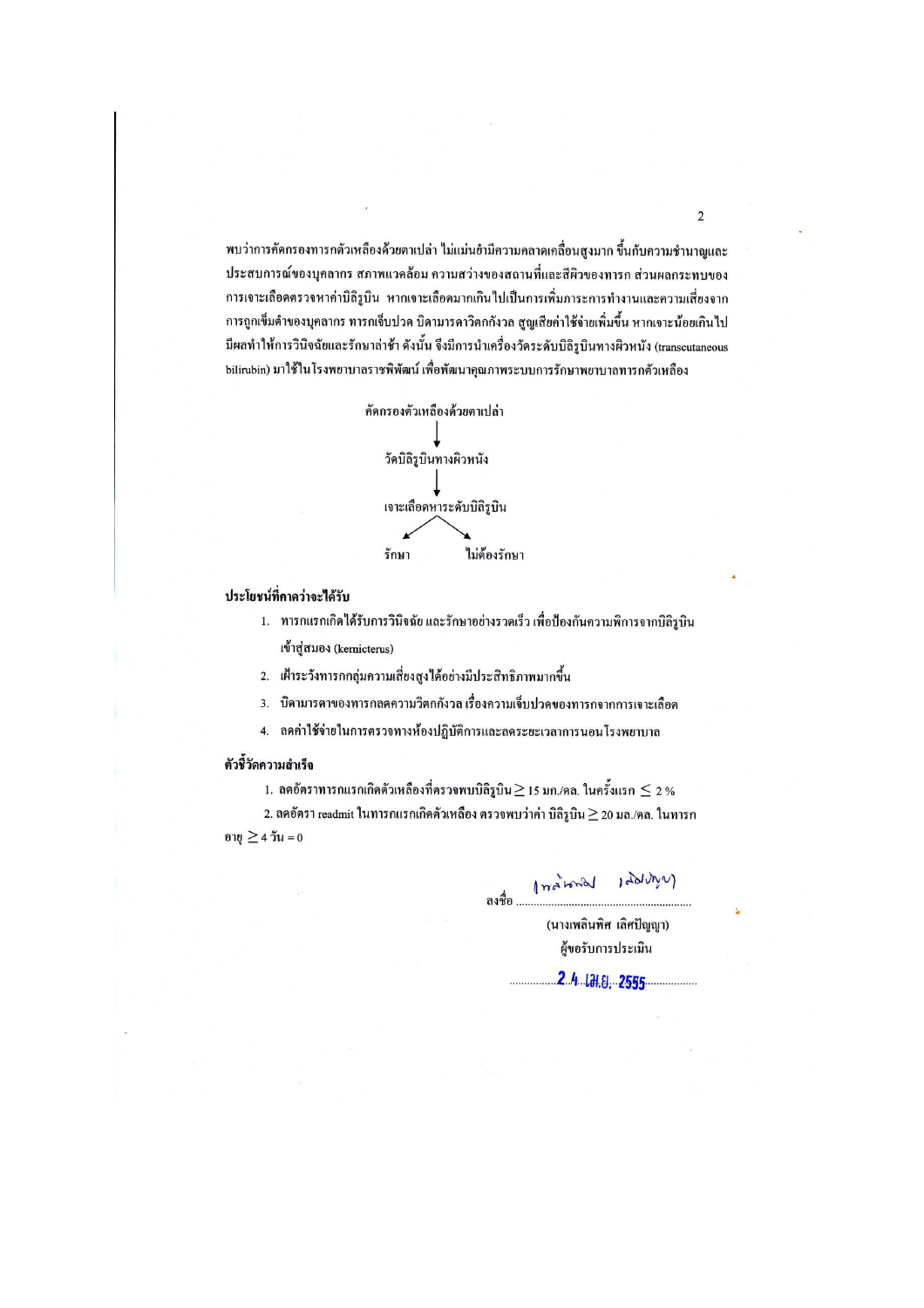#### เอกสารอ้างอิง

- 1. Moyer VA, Ahn C, Sneed S. Accurocy of clinical judgment in neonatal jaundice. Arch Pediatr Adolesc Med 2000; 154: 391 - 4.
- 2. Janjindamai W, Tansantiwong T. Accuracy of transcutaneous bilirubinometer estimates using Bilicheck in Thai neonates. J Med Assoc Thai 2005; 88(2): 187 - 90.